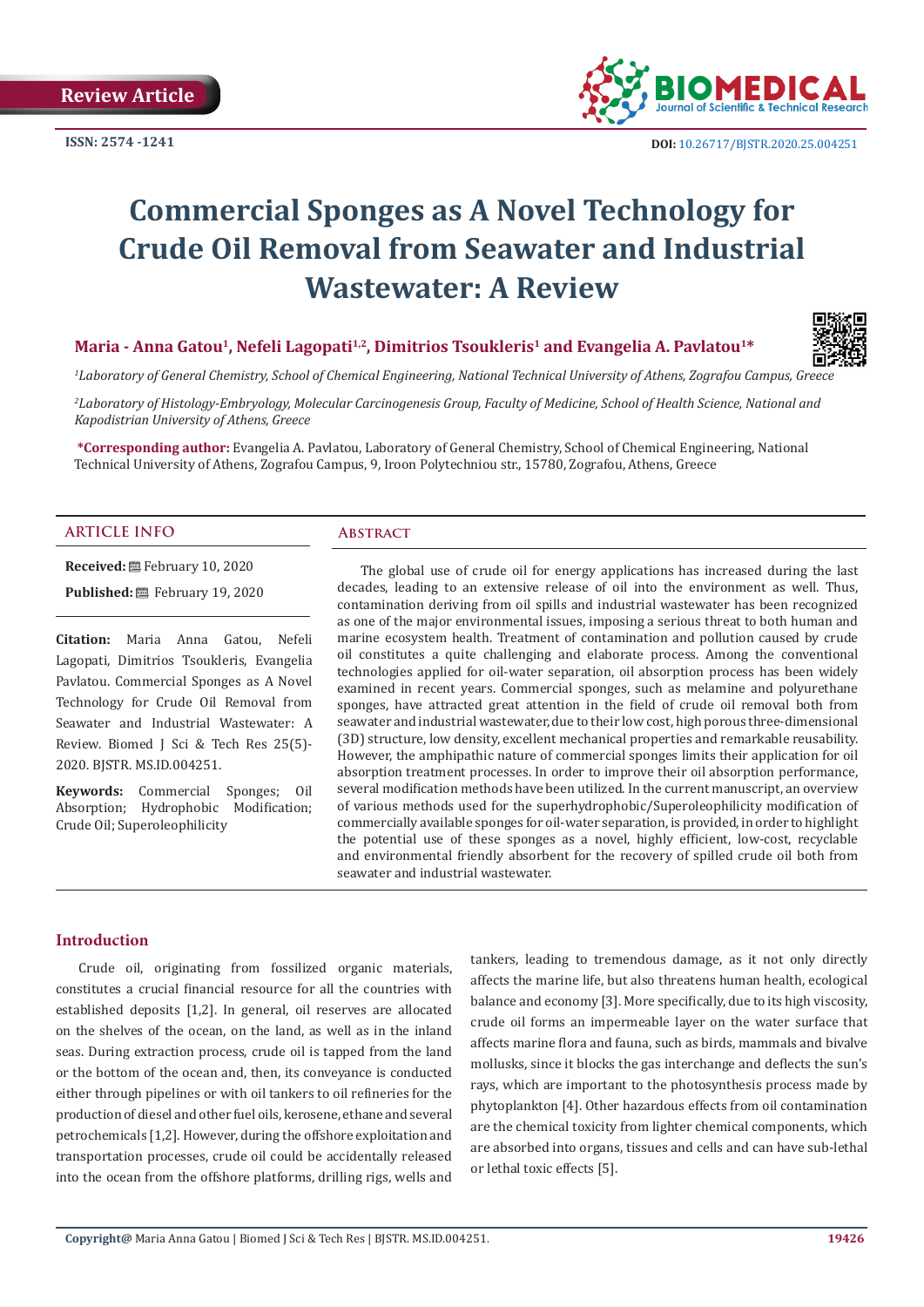Actually, the polycyclic aromatic hydrocarbons in released crude oil can affect the cardiac function of fish [6], while crude oil and the chemical dispersant used in order to mitigate its impact have a negative effect on microzooplankton and may lead to the loss of key organisms with a specific function in an ecological community [6,7]. In some cases, the restoration of the ecosystem may take more than 10 years [8]. Furthermore, the economy of the wider area is affected too, since the fishing and tourism could be decreased severely [7,9]. Nowadays, oil pollution is considered a major environmental concern. It is estimated that the spilled oil volume reaches four billion tons per year globally [10]. Some of the most considerable oil spill examples worldwide are the Exxon Valdez oil spill in 1989, Prestige (Spain) in 2002, the storage tank explosion in Dalian (China) in 2010 and the Deepwater Horizon oil spill in the Gulf of Mexico in 2010 [11]. Apart from large-scale events, many smaller crude oil spills also threaten the aquatic environment, as they occur more frequently [12]. In the United States, for instance,

approximately fifteen oil spill accidents occur daily in navigable waters [10,13]. However, seawater's oil contamination worldwide is also caused by the disposal of industrial wastewater containing crude oil residues to the sea. Thus, the development of novel and environmental-friendly materials for the effective removal of crude oil from polluted seawater and industrial wastewater is of crucial importance.

Currently, common oil removal techniques can be categorized into four different types [10,14]:

**(i)** Mechanical recovery, such as booms, barriers, skimmers and absorbents [15],

- **(ii)** *In situ* burning [16],
- **(iii)** Chemical methods (dispersion, solidification) [17] and
- **(iv)** Bioremediation [18] (Figure 1).



Figure 1: Common oil removal techniques.

The main benefits and drawbacks of each method are summarized in Table 1, so it is still a challenge to develop effective remediation solutions, in order to separate the spilled oil from the water without releasing residues into the environment [10,13]. In general, the separation of oil or water from oil/water mixtures can be divided into three main types: oil removal, water removal and controllable separation of oil or water [19]. Oil-removing materials should have the selectivity for absorbing or filtrating oil from oil/water mixtures [20]. Similarly, the water-removing materials can selectively filter or absorb water from an oil/water mixture [21]. The controllable separation material is a kind of switchable material, in which the oil removal or water removal depends on the pH variation and the magnetic or electrical control [22]. Among the types of oil/water separating materials, the oil removing type is the most attractive, due to its simple fabrication and easy operation [21]. There are various techniques that can induce surface roughness and enhance surface energy in between those of oil and water, in order to achieve superhydrophobicity and superoleophilicity [23]. Fabrication of oil filtrating and oil absorbent materials is considered as the primary strategy for the separation of oil from oil/water mixtures [24-26].

| Type of method         | <b>Technique</b>               | <b>Benefits</b>                                                                           | <b>Drawbacks</b>                                   |
|------------------------|--------------------------------|-------------------------------------------------------------------------------------------|----------------------------------------------------|
| Mechanical<br>recovery | Booms / barriers /<br>skimmers | Low cost<br>Treatment of emulsified and viscous oils<br>No negative environmental effects | Low selectivity                                    |
|                        |                                |                                                                                           | Low efficiency (rough weather, sea conditions)     |
|                        |                                |                                                                                           | Time consuming and expensive in a large scale      |
|                        |                                |                                                                                           | Demands large amount of personnel and<br>equipment |
|                        |                                |                                                                                           |                                                    |

**Table 1:** The methods used for the removal of crude oil from water.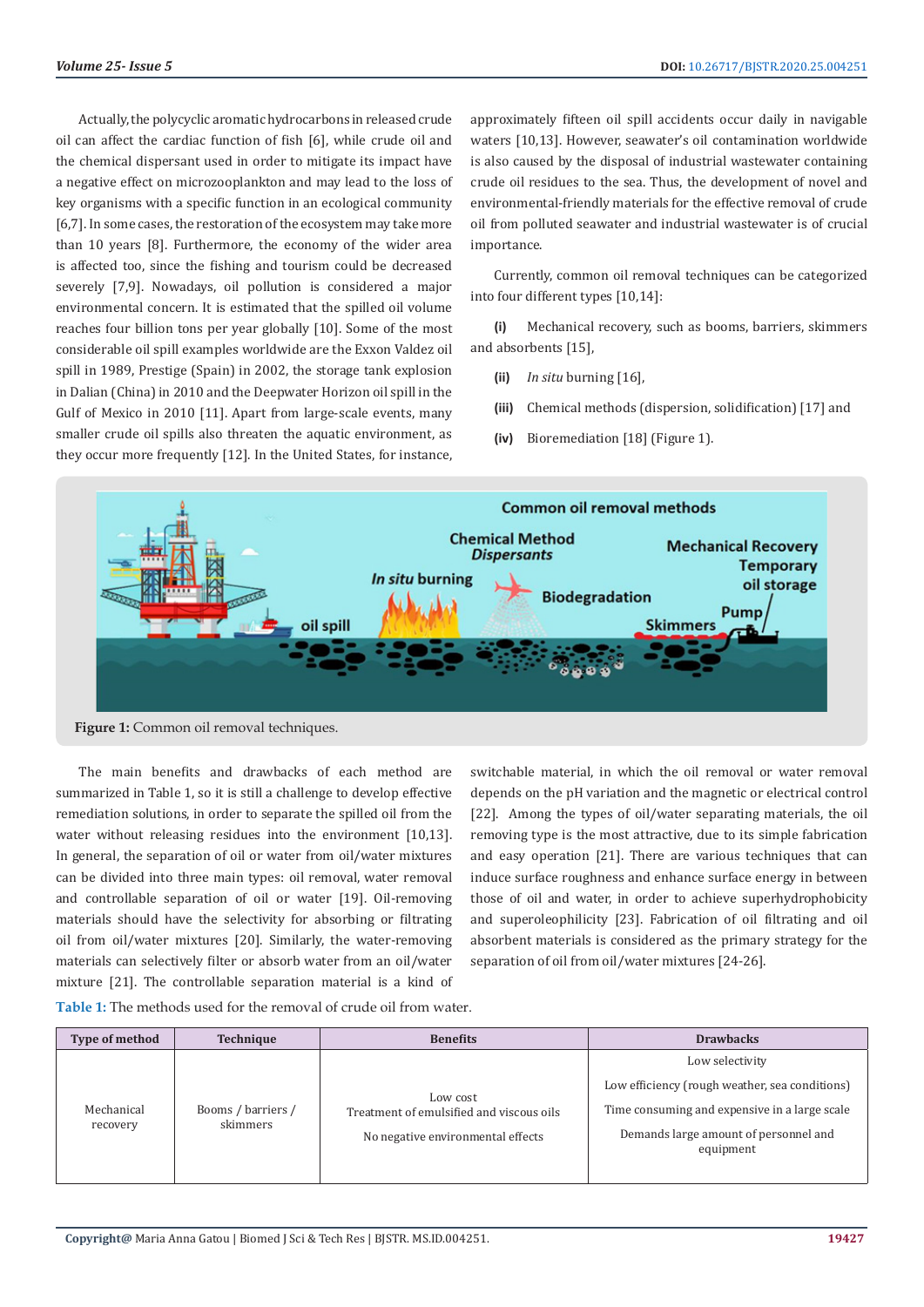|                       |                       | Low cost                                                     |                                                                                                     |
|-----------------------|-----------------------|--------------------------------------------------------------|-----------------------------------------------------------------------------------------------------|
|                       |                       | Simple operation                                             |                                                                                                     |
|                       | Absorption            | High removal rate                                            | Difficult to be recovered                                                                           |
|                       |                       | Environmental friendly                                       |                                                                                                     |
|                       |                       | Good recyclability                                           |                                                                                                     |
| In situ burning       |                       | Low cost                                                     | Minimum oil thickness 2-3 mm.                                                                       |
|                       |                       |                                                              | Affected by sea weather conditions                                                                  |
|                       |                       | Removal of large oil quantities rapidly                      | Production of harmful gases                                                                         |
| Chemical              | Dispersants           | Elimination of a large oil volume rapidly and<br>effectively | Secondary pollution (harmful to marine<br>ecosystem)<br>Effective for oils with viscosity <2000 cSt |
|                       | Solidification        | Elimination of a large oil volume rapidly and<br>effectively | Secondary pollution (harmful to marine<br>ecosystem)                                                |
| <b>Bioremediation</b> | Use of microorganisms |                                                              | Slow degradation rates                                                                              |
|                       |                       | Cost effective<br>Environmentally friendly                   | Low efficiency (ineffective in oil spills with large<br>coherent mass)                              |
|                       |                       |                                                              | Limited to nutrient substrate, pH and temperature                                                   |

Absorption method has been regarded as one of the most effective technologies, as it is readily available, environmentally friendly, inexpensive and offers good recyclability [1,27,28]. A quite large number of traditional absorbent materials have been widely used, in order to remove oils from water, including wool, zeolites, activated carbon and so on [29]. However, traditional oilabsorbing materials are characterized by various disadvantages, such as poor absorption capacity, non-selective absorption and difficult reusability [30]. Therefore, novel alternative absorbents have been developed, such as textiles [31], membranes [32,33], meshes [34,35], foams [33,36], aerogels [37,38] and sponges [22,39]. Commercial sponges, including melamine sponges (MS) and polyurethane (PU) sponges have recently attracted great attention for oil/water separation processes and have been extensively studied and used, given their outstanding properties, such as their highly porous 3D structure, low bulk density, low cost, remarkable reusability, thermal stability and excellent mechanical properties [40,41]. Nevertheless, both polyurethane and melamine sponges are naturally amphipathic, which restricts the removal of oil from oil/water mixtures [39,42,43]. As a consequence, recent studies have focused on the surface modification of the two types of commercial sponges, in order to alter their surface from hydrophilic to hydrophobic for the sponges to have high oil absorption capacity and decent water repellency during the oil/water separation process [44]. Therefore, several materials have been used to switch the hydrophilic sponge surface to hydrophobic, such as silanes [45], hydrophobic polymers [46], hydrophobic nanoparticles [47,48], carbon materials [49-51] and various others, making commercial sponges promising candidates for crude oil removal both from seawater (oil spills) and industrial wastewater [52]. Lately, sponges with additional characteristics, such as magnetic properties, stimuli-responsiveness and high durability under harsh conditions, have also been developed in order to be used for the removal

of crude oil in more distinct situations [39,40]. In this review, various techniques for the synthesis of novel superhydrophobic/ superoleophilic sponges are summarized, as they constitute a promising material for oil/water separation processes.

# **Fabrication of Superhydrophobic/superhydrophobic Melamine Sponges**

Melamine sponges are open-cell foam structures, consisting of formaldehyde-melamine-sodium bisulfite copolymer that is used as an abrasive cleaner and as soundproofing material [53]. They are widely used for the fabrication of novel superhydrophobic materials for oil absorption applications. This type of sponge is very special because of owning privilege advantages, such as high porosity (>99%), abundant pore canal, large surface area, low density  $(4\n-12 \text{ mg/cm}^3)$ , low cost, excellent elasticity, the ability of chemical modification and high thermal and mechanical stability [47,54-56]. As a result, based on the above unique properties, melamine sponges are being used for the fabrication of advanced crude oil absorption materials [57].

### **Methods for Commercial Melamine Sponge Modification**

Commercial melamine sponges can be modified in order to acquire hydrophobicity through a variety of methods, including dip coating, chemical vapor deposition, *in situ* chemical reaction and carbonization [39].

**Dip Coating:** Dip coating constitutes the most frequently utilized method for the fabrication of hydrophobic/ superhydrophobic melamine sponges, as it is a simple technique that does not require sophisticated equipment and takes only a few hours for the desired sponge to be produced [57]. During the dip coating process, hydrophilic melamine sponges are immersed for a few times into a solution that contains surface-modifying agents, followed by a drying process, leading to the development of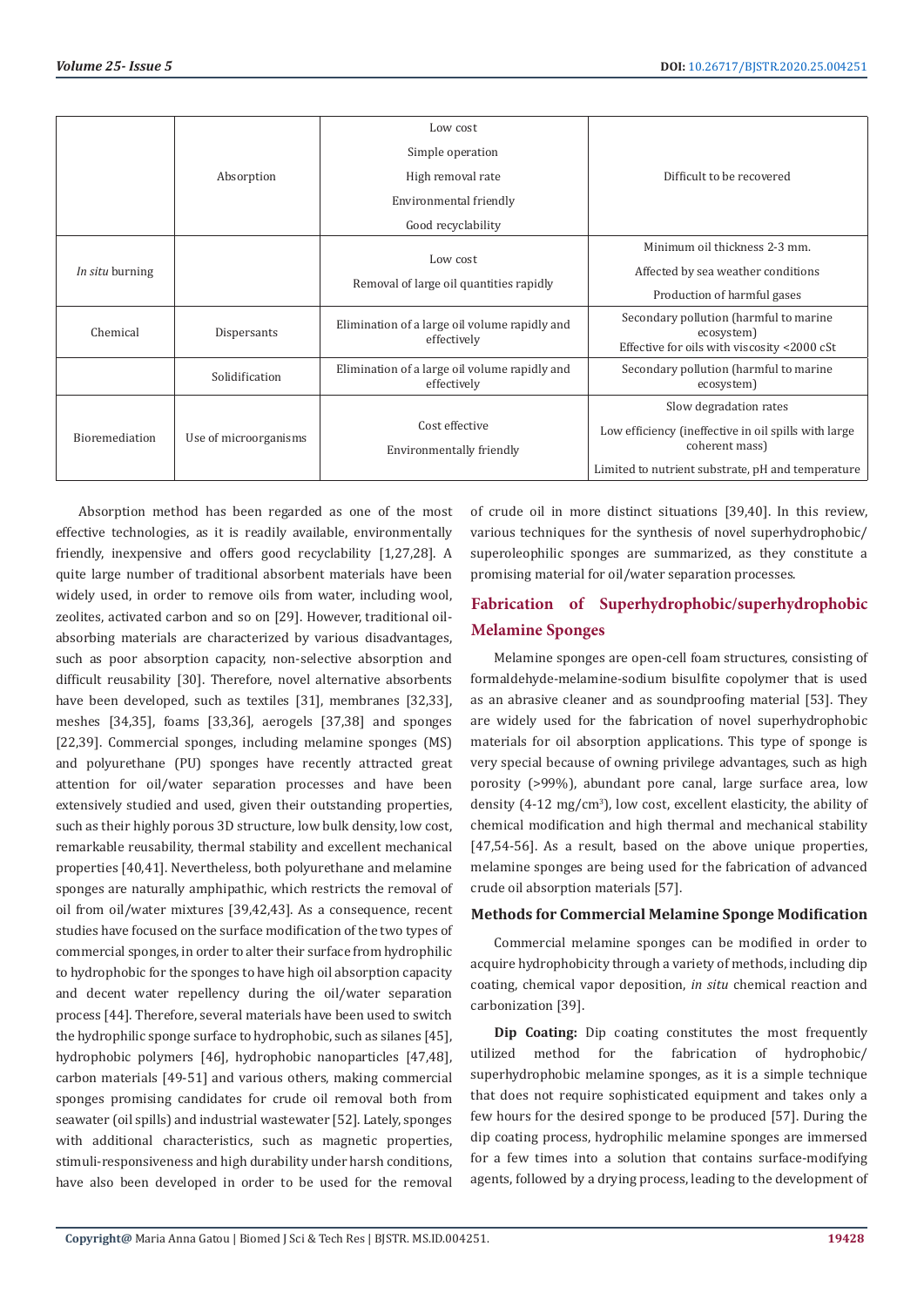cs [39,40] (Figure 2). In addition, the hydrophobicity of melamine sponges can be improved through pyrolysis at high temperature, which leads to the removal of their superficial hydrophilic groups [54,58]. Chen and his colleagues used the dip coating method for a simple, inexpensive and versatile fabrication of superhydrophobic and superoleophilic melamine sponge for oil absorption [59]. More specifically, they fabricated a polydimethylsiloxane (PDMS) functionalized melamine sponge, with absorption capacity of about 45-75 times its weight and good reusability through multiple oil absorption-squeezing cycles, making the as-prepared sponge a promising absorbent for large-scale cleanup of crude oil from seawater and industrial wastewater [59].



**Figure 2:** Modification of a melamine sponge via dip coating process.

 In 2017, Lei and co-researchers fabricated a highly hydrophobic magnetic melamine sponge by dip coating of lignin [47]. The asacquired material with high porosity, excellent compressibility and light weight, could not only be controlled in order to absorb crude oil from water/wastewater through magnetic force, but also release the absorbed oil by the squeezing method or continuously collect it by the superhydrophobic sponges, through the assistance of constant-flow pumps [40,47,60]. Zhang et al., also utilized the dip coating method for the development of superoleophilic sponge for oil absorption by immersing commercial melamine sponge in ethanol solution that contained tannic acid (a typical plant polyphenol) and n-octadecyl amine [14,43]. The as-modified melamine sponge exhibited unique properties, such as superior absorption capacity up to 70-148 times of its own weight, high oil selectivity, robust mechanical stability after 1000 cycles, desirable recyclability through multiple absorption-extrusion cycles and superb flame retardation, making this sponge an excellent candidate for effective crude oil absorption and environmental remediation [14]. Furthermore, Li et al. utilized the dip coating method and reported a facile, cost-effective technology for the hydrophobic modification of melamine sponge using a water-based acrylic copolymer/silica hybrid superhydrophobic coating [41]. The asprepared superhydrophobic melamine sponge was characterized by excellent oil absorption capacity up to 78-172 times of its own weight and outstanding recyclability after 30 cycles of absorptionsqueezing-heating [41]. Finally, Lei et al. also employed the method of dip coating to fabricate a biomass-decorated carbonaceous melamine sponge with low cost, ultra-low density (7,3mg/cm<sup>3</sup>), superhydrophobicity, high oil absorption capacity in a range of 86- 201 times of its weight and high oil retention, characteristics that make this type of modified melamine sponge a potential crude oil absorbent [54].

**Chemical Vapor Deposition:** Another method used for the hydrophilic to hydrophobic alteration of melamine sponges is chemical vapor deposition (CVD) [61]. Schematic representation of the CVD apparatus is shown in Figure 3. Compared to the dip coating method, CPD has the advantage of controlling the turbulent modification process, allowing the development of a dense and orderliness coating on the surface of the sponge [39]. This method leads to the production of materials of high purity and excellent performance and it has been widely used in the fabrication of hydrophobic sponges [39]. In 2017, Chen and co-workers modified chemically a melamine sponge by a simple vapor-phase deposition using polypyrrole (PPy) [62]. The obtained superhydrophobic sponge exhibited an efficient and fast oil/water separation performance and could be applied in industrial production due to its low cost and simple fabrication procedure [62].



**Figure 3:** Schematic representation of the CVD apparatus.

*In situ* **Chemical Reaction:** Moreover, the *in situ* chemical reaction process, which includes wet chemical reaction, polymerization, thermal treatment and electroless deposition, constitutes another method used for the fabrication of superhydrophobic/superoleophilic melamine sponges [63]. Generally, in this process the commercial sponge with the 3D structure can act as a template, while the functional groups on the surface of the sponge suggest that it can serve as a reactant with potential modifications, in order to alter the sponge's surface from hydrophilic to hydrophobic [39,64]. During the wet chemical reaction, the sponge can function either as a carrier or a reactant to participate in the chemical modification process [39,65]. In 2018, Chung et al., fabricated a urea cross-link modified melamine sponge by a wet chemical reaction. The as-prepared sponge possessed superhydrophobicity, high oil absorption capacity  $(54-100 \text{ g/g})$ and outstanding oil selectivity [66].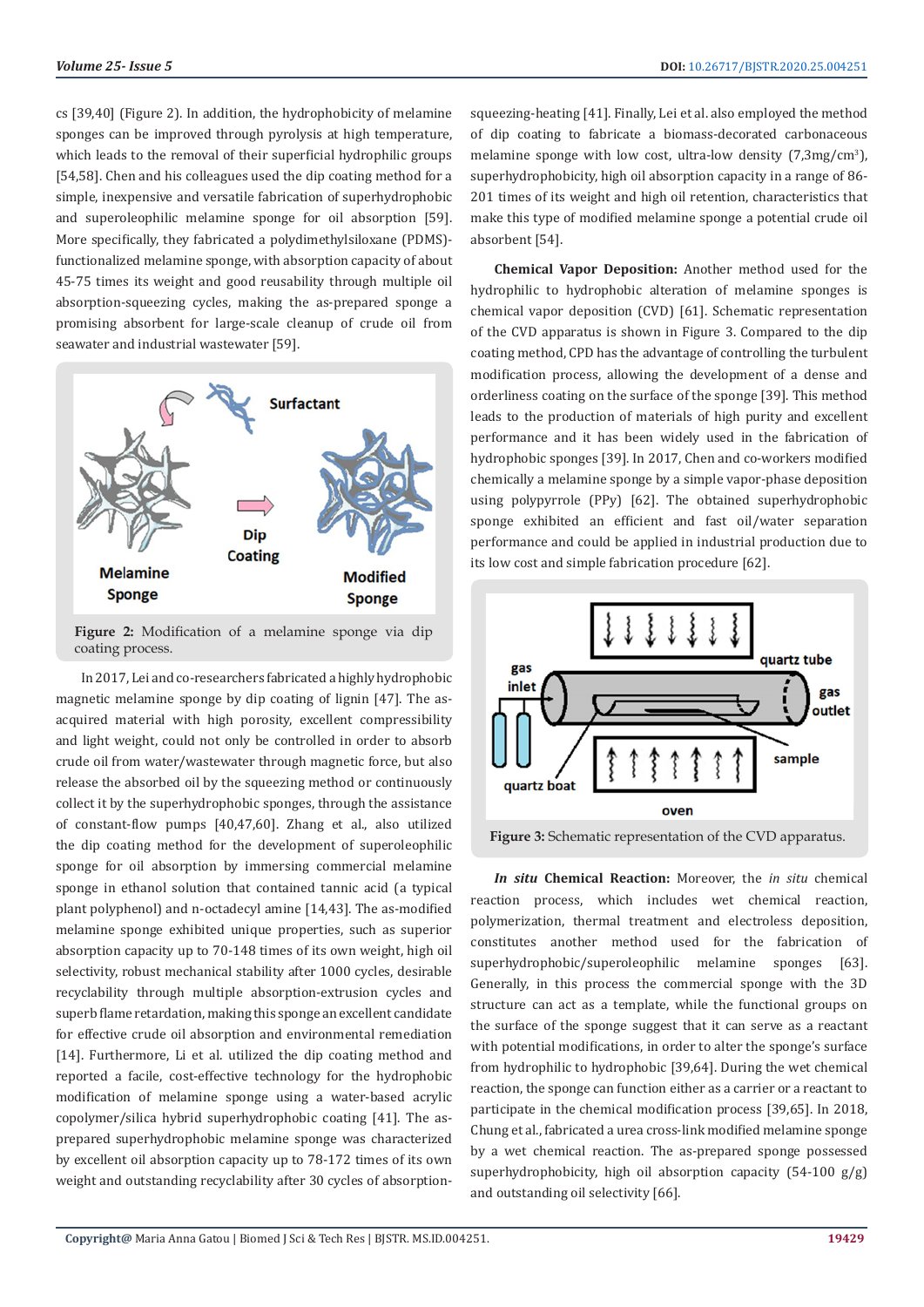In recent years, polymerization is also a frequently used method for the development of superhydrophobic sponges, where a polymer is cross-linked leading to the formation of polymeric chains that can act as a cross-link agent for connecting hydrophobic materials with the surface of the sponges (Figure 4) [39,40]. Conventionally, polymers characterized by low surface energy, such as polysiloxane, fluorine-containing polymers or long alkyl groups, are commonly used to coat the melamine sponge's surface via a cross-linking curing reaction, in situ polymerization or surface grafting [54,67,68]. Among various cross-link agents, dopamine constitutes the most widely used, as it can self-polymerize and result to the fabrication of stable covalent and non-covalent bonds between the materials [39] Wang J. et al., 2019. Based on this method, in 2017 Feng and coresearchers, modified commercial melamine sponge using furfuryl alcohol (FA) [68]. Furfuryl alcohol is capable of being mixed with water and a variety of organic solvents and polymerizes at elevated temperatures or under acidic conditions, producing hydrophobic poly (furfuryl alcohol) (PFA) [69]. The researchers reported that during the sponge's modification furfuryl alcohol polymerized onto the surface of the sponge and resulted to the fabrication of PFA-modified melamine sponge with excellent hydrophobicity, oil absorption capacity (75-160 g/g) and recycling abilities. Thus, such modified melamine sponge could be used as a highly efficient crude oil absorbent [68].



**Figure 4:** *In situ* polymerization of melamine sponges.

In addition, Ge and his scientific team reported the fabrication of a hierarchical-structured melamine sponge with superhydrophobicity and high oil capillarity, through the *insitu* polymerization of a novel phenolic resin (polybenzoxazine) [67]. Characterized by high porosity, excellent water repellence, enhanced oil capillarity and robust mechanical stability, the asprepared sponge exhibited a fast oil absorption speed, good recyclability and high absorption capacity [40]. Then, Lei and his colleagues fabricated a hydrophobic sponge by the immersion of a melamine sponge into dopamine solution until the formation of polydopamine (PDA) through polymerization [70]. The formation of PDA facilitated and ensured the strong attachment of zeolitic imidazolate framework-8 (ZIF-8) on the sponge's surface [71]. ZIF-8 belongs to a sub-class of metal organic frameworks (MOFs) and

it is characterized by high porosity, large surface area, low cost, exceptional chemical and thermal stability and special pore size [72,73]. The successful integration of both materials on the surface of the commercial melamine sponge, led to the development of a superhydrophobic sponge with excellent oil removal performance, as its mass-based oil absorption capacity varied between 1000 and 3800 wt% [58].

Another category of the in situ chemical reaction processes used for the fabrication of modified melamine sponges is thermal treatment [74]. This process constitutes a quiet "green" method, as no additional harmful reducing reagents are required and a cost-effective one, while it is commonly used for the fabrication of graphene modified sponges [39]. In 2015, Zhu et al. utilized the thermal treatment method, in order to produce a superoleophilic graphene modified melamine sponge [75]. More specifically, they reported a facile method to fabricate the graphene modified sponge through reduced graphene oxide (rGO) coated on melamine sponge by the thermal reduction of graphene oxide (GO) [75]. The asfabricated sponge was characterized by high performance, such as rough and superhydrophobic surface, high absorption capacity (up to 140 times its own weight), good recyclability (more than 50 cycles) and excellent oil/water separation efficiency (up to 99,98%) for various oils [75]. Saha and Dashairya, fabricated a mechanically robust and macroporous rGO-modified melamine sponge by hydrothermal method [76]. The synthesized sponge exhibited superhydrophobicity/superoleophilicity, excellent oil absorption capacity up to 120 times of its weight, high oil selectivity and excellent recyclability, features that render the as-prepared modified melamine sponge a suitable absorbent for oil removal and recovery for seawater and wastewater treatment [77].

However, low temperature thermal treatment is also used for the fabrication of superhydrophobic melamine sponges. Qiu and co-researchers utilized this method in order to fabricate an rGOmodified melamine sponge [78]. In this case, the binding of rGO on the surface of the sponge was due to the chemical bonding generated during annealing  $\approx 200-300^{\circ}$ C), rather than a simple physical coating, as it was utilized by Zhang and co-workers in their study [79]. As a result, the rGO-melamine sponge owned superhydrophobicity, excellent oil absorption performance over 50 cycles by squeezing and extremely high separation efficiency, up to  $6\times10^{6}$  Lm<sup>-3</sup>h<sup>-1</sup> in floating oil/water system [79]. Among the modification techniques mentioned so far, the *in situ* chemical reaction is characterized by more benefits regarding other conventional methods, such as chemical vapor deposition, as no specific equipment and conditions are required. Furthermore, compared to dip coating method, through the in situ chemical reaction can be formed stronger bonding forces between the materials acting as modifiers and the sponge surface [80]. Generally, the *in situ* chemical reaction method constitutes a facile, low cost and non-hazardous method for the fabrication of a superhydrophobic sponge with the desired characteristics [39].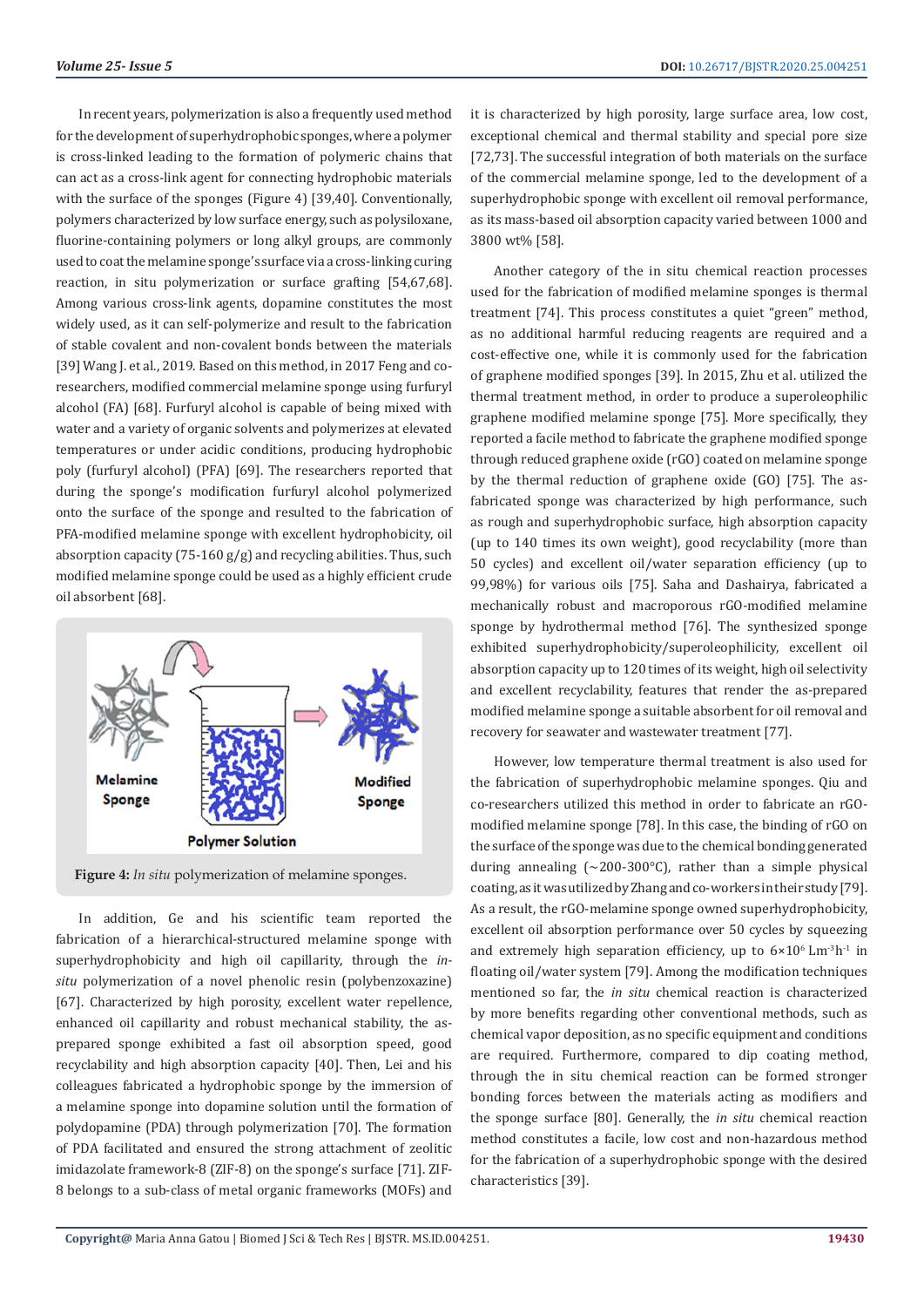**Carbonization:** Besides, carbonization is another convenient and efficient method suitable for the fabrication of modified melamine sponges with enhanced flame retardancy and improved properties in relation to the modified sponges utilizing the dip coating method [81]. Through carbonization are improved some crucial characteristics that a modified commercial sponge must possess, such as oil absorption capacity, chemical stability and temperature tolerance. In general, carbonized sponges are mainly prepared through mild carbonization at around 350-600°C of dip-coated sponges [57,81] and few through carbonization at high temperatures (~1000°C) of raw sponges [81]. Compared to high-temperature carbonization, carbonization at moderate temperatures for the fabrication of carbonized sponges, can lead to the reduction of energy and equipment costs and also to the reduction of the risks of rigidifying and breaking the framework of products deriving either by excess carbonization or leakage oxidation [81,82]. In 2016, Yao and his team reported the fabrication of low-cost carbonized asphalt (DOA)-melamine sponge with high oil absorption capability, thermal stability and good recyclability, through the mild carbonization (600°C) of the asphaltcoated sponge [81]. More specifically, the mild carbonization of DOA (deoiled asphalt), which was dip-coated onto the sponge's surface and contained abundant polycyclic aromatic hydrocarbons attached with various heteroatomic functional groups [83], had as a result its conversion into a graphene-rich film that provided melamine sponge with high hydrophobicity and excellent lipophilic wettability. Also, in 2016, Stolz et al. reported the elaboration of hydrophobic melamine-based sponges through a single-step carbonization (at 500-600°C) of a commercial melamine sponge [84]. The obtained modified sponge exhibited excellent absorption capacities (90 to 200 times their own weight), a very high porosity of 99,5%, a low density around 7mg/cm<sup>3</sup> and superhydrophobicity [84]. Zhao et al., finally, reported the green, inexpensive and convenient preparation of a highly oil-absorptive and water repellent sponge that derived from the carbonization of asphaltcoated melamine sponge at 500°C in pure nitrogen atmosphere [85]. The as-prepared sponge was characterized by highly selective absorption of oil against water, high oil absorption capacity (up to 246 g/g), good recyclability, flexible compressibility, fire resistance and low density [85]. Therefore, this type of modified melamine sponge can be a promising oil-absorbent material, suitable for several applications, such as oil pollution control from water of solid surface and oil-water separation [64].

In recent years, except for the methods, several other methods have also been used for the development of superhydrophobic melamine sponges. For example, Zhu et al. utilized a radical copolymerization process through which light-responsive Spiro pyran derivative was integrated with the melamine sponge (Zhu H. et al., 2015). The utilization of this process resulted to the fabrication of a light-responsive superhydrophobic melamine sponge with excellent oil selectivity and high absorption capacity from 70 to 154 times its own weight (Zhu H. et al., 2015). Most importantly, with the modification of light-responsive polymer, the sponge presented a conversion of superhydrophobic-hydrophilic performance under visible and UV irradiation thus the team developed a new responsive melamine sponge absorbent material and a new method for crude oil removal [86]. In 2017, Lei and co-researchers reported the fabrication of a temperature responsive melamine sponge with controllable wettability between superhydrophobicity and superhydrophilicity by grafting the octadecyl trichlorosilane and thermos-responsive polymer pNIPAAM (poly-N-isopropylacrylamide) onto the surface of melamine sponge [47]. The whole elaboration process included salinization and atom transfer radical polymerization. The as-obtained responsive material might be used for a low-cost, controllable and environmental-friendly oil-water separation [47]. Finally, in 2017 the same team [47] also fabricated a pH-responsive melamine sponge by grafting poly (4-vinylpyridine) on its surface through atom transfer radical polymerization. The obtained sponge showed excellent switchable wettability between superhydrophilicity and high hydrophobicity when contacting with different pH water droplets, presenting a good potential in controlled oil-water separation and oil recovery [47].

# **Fabrication of Superhydrophobic/Superoleophilic Polyurethane Sponges**

Every year more than  $18\times10^6$  tons of polyurethane (PU) materials are produced; thus, the great production capacity makes them the sixth most used synthetic polymeric material worldwide [87]. Polyurethane sponge is a kind of porous (porosity typically >95%) polymer with the merits of low cost, high absorption ability, low density, good elasticity and easily scalable fabrication [88]. However, the polar groups such as carboxyl, as well as amino groups, present on their frameworks make these materials hydrophilic and reduce their selective nature and overall performance [77]. Hence, these materials obviously require a functional modification to display hydrophobicity for augmenting their absorption capacity [89]. In order to endow the polyurethane sponge with superhydrophobic properties, various nano-materials, such as  $Fe_{3}O_{4}$  [90], SiO<sub>2</sub> [91], ZnO [92], Ag [93], carbon nanotubes [94], graphene [95], have been used in order to develop a rough structure on the polyurethane sponge surface, which in combination with surface treatment by low surface energy materials that contain long chain hydrophobic groups [96-98], result to the elaboration of a superhydrophobic polyurethane sponge, suitable for oil-water separation.

#### **Methods for Polyurethane Sponge Modification**

In general, the synthetic methods reported in the literature for the fabrication of modified commercial polyurethane sponges are like those mentioned in the previous paragraph for the elaboration of modified melamine sponges [43]. The method of dip coating is the most widely used method for the fabrication of polyurethane sponges as well. Lü et al. reported the fabrication of a hydrophobic,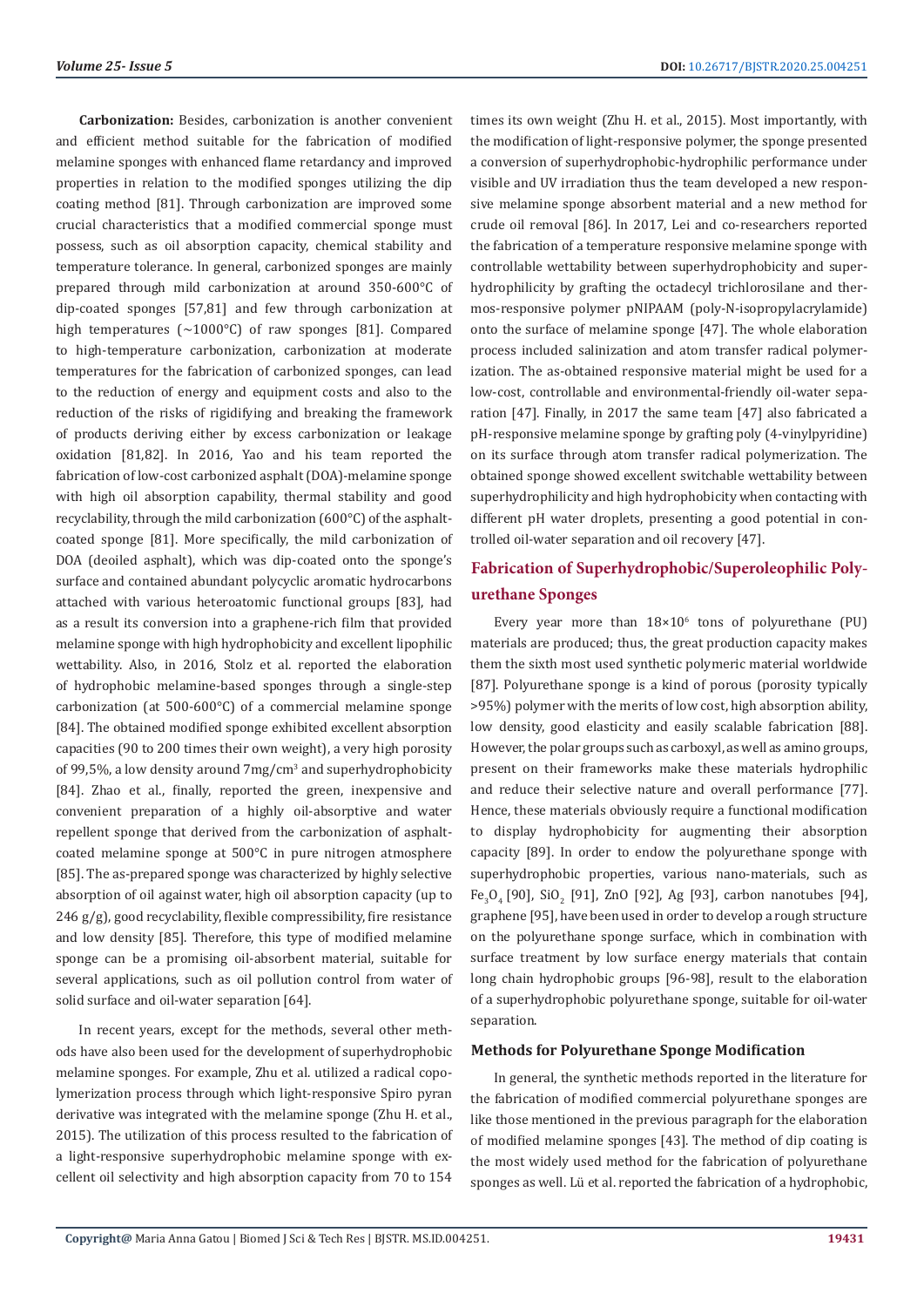flexible and microporous modified polyurethane sponge by coating silica nanoparticles-coated graphene oxide (SiO $_2$ /GO) nanohybrids on the sponge surface through a dip coating method [99]. The asprepared sponge exhibited hydrophobicity and high oil absorption capacity (up to 180 times its own weight). In 2018, Qiang and coworkers prepared a nanomaterial-functionalized sponge; they developed a functionalized nanoribbon/polyurethane sponge through a facile dip coating method [100]. The obtained modified sponge was characterized by superhydrophobicity, flexible elasticity, excellent electrical resistance, promising recyclability and durability (complete recovery after 100 cyclic compressions) and high absorption performance [100]. Also in 2018, Xia et al. utilized the dip coating method for the elaboration of a superhydrophobic reduced graphene oxide (rGO)-coated PU sponge, which exhibited high oil absorption capability, strong reusability, high oil-water separation efficiency  $({\sim}99\%)$  and fast absorption rate (the oil could be removed in 5 sec); these features render the as-prepared modified sponge a promising material for the removal of crude oil from seawater and industrial wastewater [95]. In the same year, Meng and co-researchers [101] also fabricated a superhydrophobic and superoleophilic functionalized PU sponge with good oil absorption capacity (up to 35 times of its own mass) and good reusability, using graphene oxide and dip coating. Moreover, Li et al. modified polyurethane sponges by coating their surface with magnetic Fe $_{3}^{\mathrm{}}\mathrm{O}_{4}$ nanoparticles via a simple dip coating method [102]. The resultant  $Fe<sub>3</sub>O<sub>4</sub>/PU$  sponges possessed high water repellency and good oil affinity, as well as high oil absorption capability [102]. Baig and his colleagues, in 2019 also utilized the dip coating technique, in order to load PU sponge with carbon nanofibers (CNF) [103].

Namely, the CNF loading led to high hydrophobicity, mechanical stability, high oil absorption capacity, chemical inertness, large surface area and small pore size) [103]. Finally, Yu et al. fabricated a magnetic superhydrophobic/superoleophilic polyurethane sponge with good oil absorption capacity through the addition of pre-synthesized Fe $_3$ O $_4$  nanoparticles and upon immersion in highdensity polyethylene (HDPE) [104]. The simplicity of its fabrication method, together with its outstanding stability, cyclic lifetime and separation capacity makes it of interest for crude oil removal applications [104]. In 2015, Wu et al. fabricated a magnetic, durable and superhydrophobic  $Fe_{3}O_{4}/SiO_{2}/PU$  sponge by chemical vapor deposition [105]. The as-modified sponge exhibited fast magnetic responsivity, excellent superhydrophobicity/superoleophilicity, high efficiency in oil-water separation, excellent mechanical stability, oil stability and reusability in terms of superhydrophobicity and oil absorbents; thus this material is very promising for practical oil absorption and oil-water separation [105]. Additionally, Rahmani et al. utilized the CVD method for the preparation of nano porous graphene (NPG), which was then integrated with the porous texture of PU, leading to an NPG/PU sponge [106]. The modified sponge showed hydrophobic and oleophilic characteristics, high oil selectivity, as well as oil absorption capacity and excellent recyclability [106].

Polymerization constitutes also a commonly used method for the fabrication of superhydrophobic polyurethane sponges in recent years [107]. Wang et al., inspired by the remarkable adhesive ability of dopamine, presented a feasible approach to fabricate carbon nanotubes (CNTs)-reinforced polyurethane sponge with superhydrophobic and super oleophilic properties [108]. The method they utilized involved the oxidative self-polymerization of dopamine, while the as-obtained sponge exhibited outstanding features, such as water repellency, superhydrophobic stability over temperature and corrosion, high mechanical strength, excellent elasticity, high selective absorption capacity up to 34,9 times of its own weight and, lastly, excellent recyclability [108]. Based on polymerization as well, Shuai et al. developed a novel poly(dimethylsiloxane)-  $\overline{110}_2$  modified PU sponge with superhydrophobic properties. In particular, the sponge was facilely fabricated by sol-gel growth of TiO<sub>2</sub> nanoparticles on the surface of the sponge, followed by in situ polymerization of poly(dimethylsiloxane) (PDMS) [88]. The modified polyurethane sponge presented high absorption capacity to a variety of oils, excellent absorption selectivity to diesel oil in diesel oil-water mixture and outstanding recyclability [109]. As a result, the excellent absorption performance coupled with the simple preparation process of the as-modified sponge indicates its great application potential, both in the oil spill cleanup and oil removal from industrial wastewater [110]. In 2019, Liu and his coresearchers fabricated a superhydrophobic PU sponge by a simple dopamine polymerization and surface treatment with hexamethyl disilazane (HMDS) [96]. The elaborated sponge exhibited superhydrophobicity and porous structure, as well as high oil absorption capacity and stable recycling performance in oil-water separation) [96]. Meanwhile, the sponge possessed excellent compressibility and good recovery ability under compression test) [96].

Zhou et al. utilized another technique for the fabrication of superhydrophobically modified polyurethane sponges. More specifically, they developed a graphene-modified polyurethane sponge by solvothermal technique [111]. The sponge possessed superhydrophobicity and high oil-water separation efficiency (>99,5%) [111]. Li et al. successfully fabricated a superhydrophobic 3D rambutan-like-β-NiOOH polyurethane sponge through a lowtemperature hydrothermal method [112]. The sponge exhibited good mechanical stability, heat stability, anti-acid corrosion ability, as well as good abilities for selective oil absorption, high oil absorption capacity and recycling ability [112]. In 2018, Zhao et al. developed a graphene-polyurethane sponge using low-value petroleum asphaltene via a facile and inexpensive carbonization technique [113]. The modified sponge presented high hydrophobic and superoleophilic properties, in combination with excellent oil absorption performance; thus, the sponge constitutes a promising material for the pollution control of spilt oil in seawater and removal of oil from industrial wastewater [113]. Besides the methods mentioned above, other methods have also been reported in the literature for the fabrication of superhydrophobic polyurethane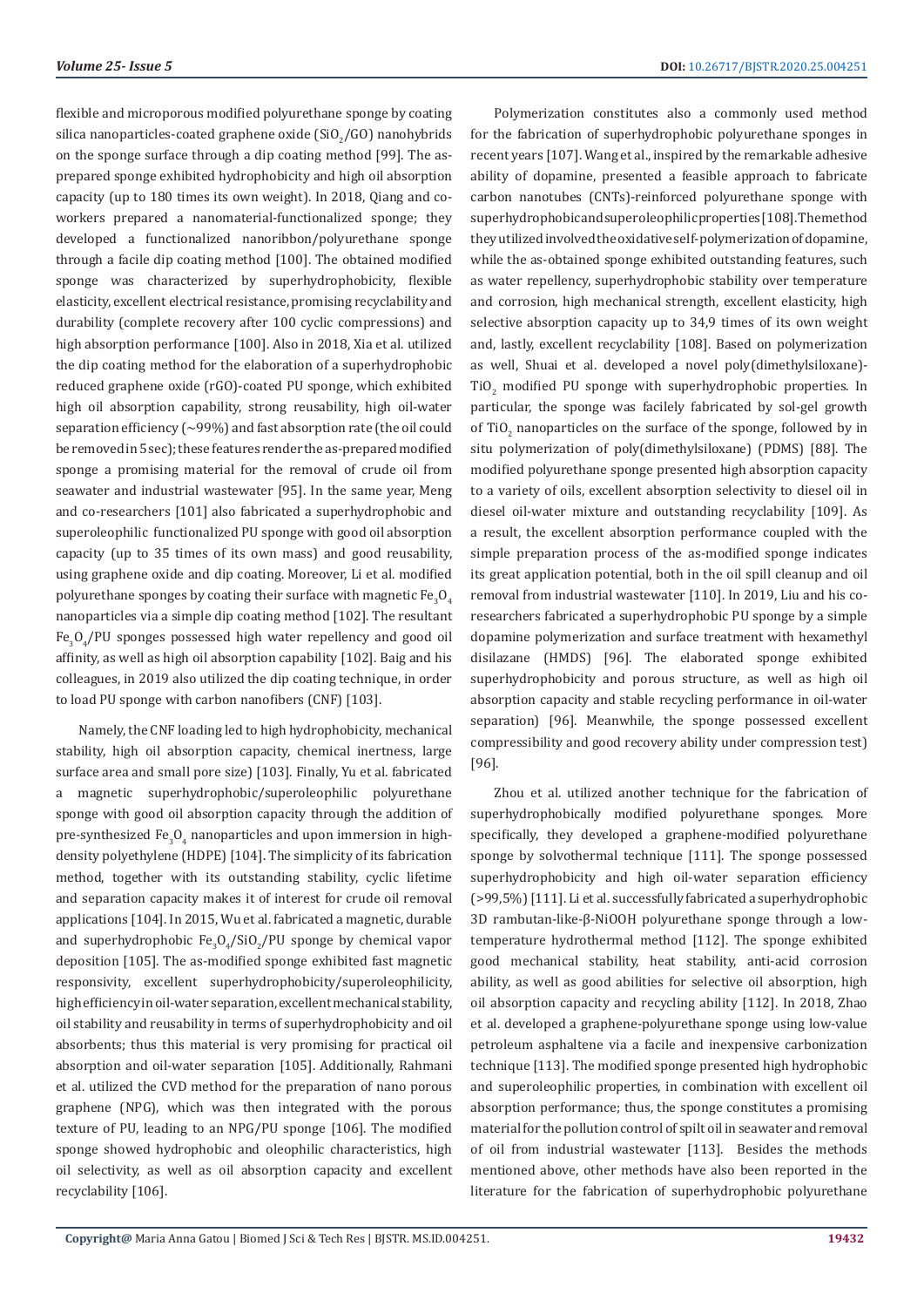sponges [107,114]. Tran and Lee laden zinc oxide (ZnO) flakes on the PU sponge surface via a rapid microwave method [114]. After a facile ZnO-coating step performed with a commercial microwave, the hydrophilic sponge's surface turned to superhydrophobic, resulting to a modified sponge with high oil-water separation efficiency (>99%) and oil absorption capacity [114]. Finally, Zhao et al. [115] designed an in situ self-assembly method to fabricate a kind of hydrophobic and oleophilic MOF-coated PU sponge [115]. The as-obtained sponge exhibited superior absorption capacity (around 33 times of its own weight), recyclability and flame retardancy.

#### **Conclusion**

Commercial sponge materials, such as melamine and polyurethane sponges, have been widely explored to be utilized as crude oil absorbents. However, these sponges are naturally amphipathic, which means that they absorb water and oil simultaneously. In order to remove crude oil from seawater and industrial wastewater, the modified sponges must possess hydrophobic and oleophilic properties. Taking this into consideration, a wide variety of methods and materials have been used for the elaboration of the desired hydrophobic sponges. In this review are presented various modification methods that have been applied to modify commercial sponges in recent years. These methods not only have remarkably simplified the process of sponges' surface modification but have significantly enhanced their absorption capacity and reduced the fabrication cost as well.

Despite the fact that numerous sponge-based absorbents have been successfully fabricated, several issues need further investigation prior to the utilization of these sponges in crude oil removal, such as the use of superhydrophobic/superoleophilic sponges in real crude oil removal applications, their use as absorbents of high-viscosity oils, the effect of several parameters (like pH and temperature) in the sponges' performance and, lastly, the recycling-retrieval of the used sponges that have reached their potential oil absorption capacity after given cycles of reuse.

#### **Acknowledgment**

This research is implemented through IKY scholarships program and co-financed by the European Union (European Social Fund - ESF) and Greek national funds through the action entitled "Reinforcement of Postdoctoral Researchers", in the framework of the Operational Program "Human Resources Development Program, Education and Lifelong Learning" of the National Strategic Reference Framework (NSRF) 2014 - 2020 - MIS5001552.

#### **Conflict of Interest**

The authors declare no conflict of interest.

#### **References**

1. [Zhang T, Li ZD, Lü YF, Liu Y, Yang DY, et al. \(2019\) Recent progress and](https://www.researchgate.net/publication/327486276_Recent_progress_and_future_prospects_of_oil-absorbing_materials)  [future prospects of oil-absorbing materials. Chinese Journal of Chemical](https://www.researchgate.net/publication/327486276_Recent_progress_and_future_prospects_of_oil-absorbing_materials)  [Engineering 27\(6\): 1282-1295.](https://www.researchgate.net/publication/327486276_Recent_progress_and_future_prospects_of_oil-absorbing_materials)

- 2. Kostianoy A, Lavrova O (2014) Introduction. In Oil Pollution in the Baltic Sea. The Handbook of Environmental Chemistry. Springer-Verlag Berlin Heidelberg.
- 3. [Korotenko KA \(2018\) Effects of mesoscale eddies on behavior of an oil](https://www.ncbi.nlm.nih.gov/pubmed/30186680) [spill resulting from an accidental deepwater blowout in the Black Sea: an](https://www.ncbi.nlm.nih.gov/pubmed/30186680) [assessment of the environmental impacts. PeerJ 6: e5448.](https://www.ncbi.nlm.nih.gov/pubmed/30186680)
- 4. [Rogowska J, Namieśnik J \(2010\) Environmental implications of oil spills](https://www.ncbi.nlm.nih.gov/pubmed/20652670) [from shipping accidents. Rev Environ Contam Toxicol 206: 95-114.](https://www.ncbi.nlm.nih.gov/pubmed/20652670)
- 5. [Odukoya J, Lambert R, Sakrabani R \(2019\) Understanding the Impacts](https://www.mdpi.com/2311-7524/5/2/47) [of Crude Oil and its Induced Abiotic Stresses on Agrifood Production: A](https://www.mdpi.com/2311-7524/5/2/47) [Review. Horticulturae \(Basel, Switzerland\) 5\(2\): 47.](https://www.mdpi.com/2311-7524/5/2/47)
- 6. [Yin Z, Li Y, Song T, Bao M, Li Y, et al. \(2020\) An environmentally benign](https://www.researchgate.net/publication/337148842_An_environmentally_benign_approach_to_prepare_superhydrophobic_magnetic_melamine_sponge_for_effective_oilwater_separation) [approach to prepare superhydrophobic magnetic melamine sponge for](https://www.researchgate.net/publication/337148842_An_environmentally_benign_approach_to_prepare_superhydrophobic_magnetic_melamine_sponge_for_effective_oilwater_separation) [effective oil/water separation. Separation and Purification Technology](https://www.researchgate.net/publication/337148842_An_environmentally_benign_approach_to_prepare_superhydrophobic_magnetic_melamine_sponge_for_effective_oilwater_separation) [236.](https://www.researchgate.net/publication/337148842_An_environmentally_benign_approach_to_prepare_superhydrophobic_magnetic_melamine_sponge_for_effective_oilwater_separation)
- 7. [Tapia J, Alvarado-Gómez E, Encinas A \(2019\) Non-expensive hydrophobic](https://www.researchgate.net/publication/332393002_Non-expensive_hydrophobic_and_magnetic_melamine_sponges_for_the_removal_of_hydrocarbons_and_oils_from_water) [and magnetic melamine sponges for the removal of hydrocarbons and](https://www.researchgate.net/publication/332393002_Non-expensive_hydrophobic_and_magnetic_melamine_sponges_for_the_removal_of_hydrocarbons_and_oils_from_water) [oils from water. Separation and Purification Technology 222: 221-229.](https://www.researchgate.net/publication/332393002_Non-expensive_hydrophobic_and_magnetic_melamine_sponges_for_the_removal_of_hydrocarbons_and_oils_from_water)
- 8. [Gann GD, Mc Donald T, Walder B, Aronson J, Nelson CR, et al. \(2019\)](https://www.ser.org/page/SERStandards/International-Standards-for-the-Practice-of-Ecological-Restoration.htm) [International principles and standards for the practice of ecological](https://www.ser.org/page/SERStandards/International-Standards-for-the-Practice-of-Ecological-Restoration.htm) restoration. (2[nd Edn.\). Restoration Ecoology 27: S1-S46.](https://www.ser.org/page/SERStandards/International-Standards-for-the-Practice-of-Ecological-Restoration.htm)
- 9. [Zhang B, Matchinski EJ, Chen B, Ye X, Jing L, et al. \(2019\) Chapter 21](https://ecampusontario.pressbooks.pub/environmentalscience/chapter/chapter-21-oil-spills/)  [marine oil spills - oil pollution, sources and effects. In World Seas: An](https://ecampusontario.pressbooks.pub/environmentalscience/chapter/chapter-21-oil-spills/) [Environmental Evaluation, Academic Press pp. 391-406.](https://ecampusontario.pressbooks.pub/environmentalscience/chapter/chapter-21-oil-spills/)
- 10. [Qiao K, Tian W, Bai J, Wang L, Zhao J, et al. \(2019\) Application of magnetic](https://www.researchgate.net/publication/331006436_Application_of_magnetic_adsorbents_based_on_iron_oxide_nanoparticles_for_oil_spill_remediation_A_review) [adsorbents based on iron oxide nanoparticles for oil spill remediation:](https://www.researchgate.net/publication/331006436_Application_of_magnetic_adsorbents_based_on_iron_oxide_nanoparticles_for_oil_spill_remediation_A_review) [A review. Journal of the Taiwan Institute of Chemical Engineers 97: 227-](https://www.researchgate.net/publication/331006436_Application_of_magnetic_adsorbents_based_on_iron_oxide_nanoparticles_for_oil_spill_remediation_A_review) [236.](https://www.researchgate.net/publication/331006436_Application_of_magnetic_adsorbents_based_on_iron_oxide_nanoparticles_for_oil_spill_remediation_A_review)
- 11. [Xiong S, Long H, Tang G, Wan J, Li H \(2015\) The management in response](https://www.ncbi.nlm.nih.gov/pubmed/26003384) [to marine oil spill from ships in China: A systematic review. Marine](https://www.ncbi.nlm.nih.gov/pubmed/26003384) [Pollution Bulletin 96\(1-2\): 7-17.](https://www.ncbi.nlm.nih.gov/pubmed/26003384)
- 12. [Zabbey N, Olsson G \(2017\) Conflicts Oil Exploration and Water. Global](https://onlinelibrary.wiley.com/doi/full/10.1002/gch2.201600015) [challenges 1\(5\).](https://onlinelibrary.wiley.com/doi/full/10.1002/gch2.201600015)
- 13. [Pinto J, Athanassiou A, Fragouli D \(2018\) Surface modification of](https://www.sciencedirect.com/science/article/pii/S0301479717311350) [polymeric foams for oil spills remediation. Journal of Environmental](https://www.sciencedirect.com/science/article/pii/S0301479717311350) [Management 206: 872-889.](https://www.sciencedirect.com/science/article/pii/S0301479717311350)
- 14. Zhang L, Dong D, Shao L, Xia Y, Zeng T, et al. (2019) Cost-effective one-pot surface modified method to engineer a green superhydrophobic sponge for efficient oil/water mixtures as well as emulsions separation. Colloids and Surfaces A: Physicochemical and Engineering Aspects 576: 43-54.
- 15. [Li J, Yan L, Tang X, Feng H, Hu D, et al. \(2016\) Robust superhydrophobic](https://onlinelibrary.wiley.com/doi/abs/10.1002/admi.201500770) [fabric bag filled with polyurethane sponges used for vacuum-assisted](https://onlinelibrary.wiley.com/doi/abs/10.1002/admi.201500770) [continuous and ultrafast absorption and collection of oils from water.](https://onlinelibrary.wiley.com/doi/abs/10.1002/admi.201500770) [Advanced Materials Interfaces 3\(9\).](https://onlinelibrary.wiley.com/doi/abs/10.1002/admi.201500770)
- 16. [Ossai IC, Ahmed A, Hassan A, Hamid FS \(2020\) Remediation of soil](https://www.sciencedirect.com/science/article/pii/S235218641830364X) [and water contaminated with petroleum hydrocarbon: A review.](https://www.sciencedirect.com/science/article/pii/S235218641830364X) [Environmental Technology & Innovation 17.](https://www.sciencedirect.com/science/article/pii/S235218641830364X)
- 17. [Hohl L, Knossalla M, Kraume M \(2017\) Influence of dispersion conditions](https://www.sciencedirect.com/science/article/pii/S0009250917303111) [on phase separation in liquid multiphase systems. Chemical Engineering](https://www.sciencedirect.com/science/article/pii/S0009250917303111) [Science 171\(2\): 76-87.](https://www.sciencedirect.com/science/article/pii/S0009250917303111)
- 18. [Imam A, Suman SK, Ghosh D, Kanaujia PK \(2019\) Analytical approaches](https://www.sciencedirect.com/science/article/abs/pii/S0165993619300020) [used in monitoring the bioremediation of hydrocarbons in petroleum](https://www.sciencedirect.com/science/article/abs/pii/S0165993619300020)[contaminated soil and sludge. TrAC Trends in Analytical Chemistry 118:](https://www.sciencedirect.com/science/article/abs/pii/S0165993619300020) [50-64.](https://www.sciencedirect.com/science/article/abs/pii/S0165993619300020)
- 19. [Xu S, Sheng R, Cao Y, Yan J \(2019\) Reversibly switching water droplets](https://www.nature.com/articles/s41598-019-48952-1) wettability on hierarchical structured  $\text{Cu}_2\text{S}$  mesh for efficient oil/water [separation. Scientific reports 9\(1\): 12486.](https://www.nature.com/articles/s41598-019-48952-1)
- 20. [Abdulhussein AT, Kannarpady GK, Biris AS \(2019\) One-step synthesis of](https://www.nature.com/articles/s41545-019-0034-1) [a steel-polymer wool for oil-water separation and absorption. npj Clean](https://www.nature.com/articles/s41545-019-0034-1) [Water 2: 10.](https://www.nature.com/articles/s41545-019-0034-1)
- 21. Yong J, Huo J, Chen F, Yang Q, Hou X (2018) Oil/water separation based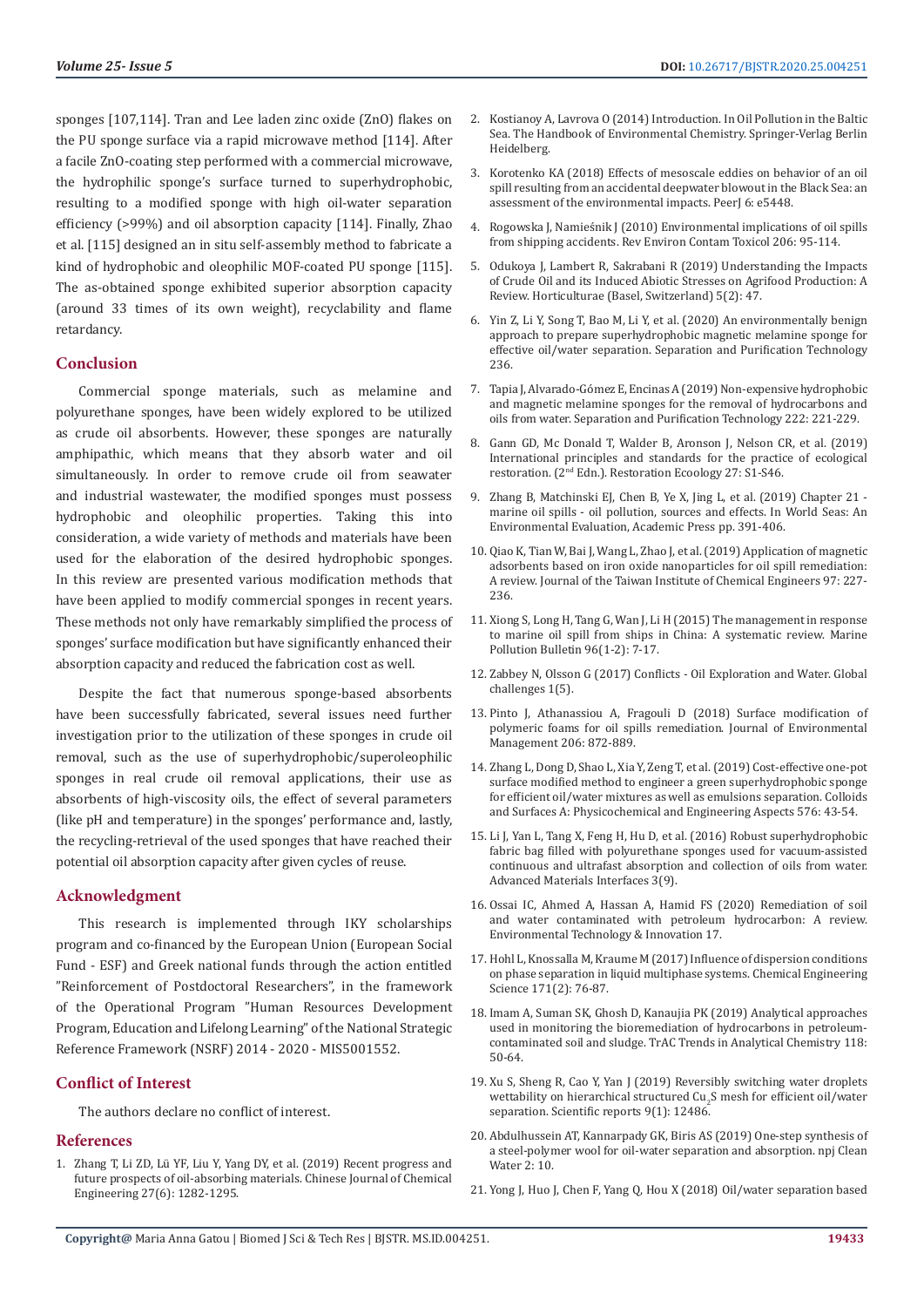on natural materials with super-wettability: recent advances. Phys. Chem. Chem. Phys 20: 25140-25163.

- 22. [Phanthong P, Reubroycharoen P, Kongparakul S, Samart C, Wang Z, et al.](https://www.sciencedirect.com/science/article/pii/S0144861718302248)  [\(2018\) Fabrication and evaluation of nanocellulose sponge for oil/water](https://www.sciencedirect.com/science/article/pii/S0144861718302248)  [separation. Carbohydrate Polymers 190: 184-189.](https://www.sciencedirect.com/science/article/pii/S0144861718302248)
- 23. Avrămescu RE, Ghica MV, Dinu P[îrvu C, Prisada R, Popa L \(2018\)](https://www.ncbi.nlm.nih.gov/pubmed/29789488)  [Superhydrophobic Natural and Artificial Surfaces-A Structural](https://www.ncbi.nlm.nih.gov/pubmed/29789488)  [Approach. Materials \(Basel, Switzerland\) 11\(5\): 866.](https://www.ncbi.nlm.nih.gov/pubmed/29789488)
- 24. [Liu H, Geng B, Chen Y, Wang H \(2017\) Review on the aerogel-type oil](https://pubs.acs.org/doi/abs/10.1021/acssuschemeng.6b02301)  [sorbents derived from nanocellulose. ACS Sustainable Chemistry &](https://pubs.acs.org/doi/abs/10.1021/acssuschemeng.6b02301)  [Engineering 5\(1\): 49-66.](https://pubs.acs.org/doi/abs/10.1021/acssuschemeng.6b02301)
- 25. [Lu Y, Wang Y, Liu L, Yuan W \(2017\) Environmental-friendly and](https://www.sciencedirect.com/science/article/pii/S014486171730646X)  [magnetic/silanized ethyl cellulose sponges as effective and recyclable](https://www.sciencedirect.com/science/article/pii/S014486171730646X)  [oil-absorption materials. Carbohydrate Polymers 173: 422-430.](https://www.sciencedirect.com/science/article/pii/S014486171730646X)
- 26. Xiao C, Si L, Liu Y, Guan G, Wu D, et al. (2016) Ultrastable coaxial cablelike superhydrophobic mesh with self-adaption effect: facile synthesis and oil/water separation application. Journal of Materials Chemistry A 4(21): 8080-8090.
- 27. [Sharma VK, Yang X, Cizmas L, McDonald TJ, Luque R, et al. \(2017\)](https://www.researchgate.net/publication/315401620_Impact_of_metal_ions_metal_oxides_and_nanoparticles_on_the_formation_of_disinfection_byproducts_during_chlorination)  [Impact of metal ions, metal oxides and nanoparticles on the formation](https://www.researchgate.net/publication/315401620_Impact_of_metal_ions_metal_oxides_and_nanoparticles_on_the_formation_of_disinfection_byproducts_during_chlorination)  [of disinfection byproducts during chlorination. Chemical Engineering](https://www.researchgate.net/publication/315401620_Impact_of_metal_ions_metal_oxides_and_nanoparticles_on_the_formation_of_disinfection_byproducts_during_chlorination)  [Journal 317: 777-792.](https://www.researchgate.net/publication/315401620_Impact_of_metal_ions_metal_oxides_and_nanoparticles_on_the_formation_of_disinfection_byproducts_during_chlorination)
- 28. Zhang C, Yang D, Zhang T, Qiu F, Dai Y, et al. (2017) Synthesis of  $MnO_2/$ [poly\(n -butylacrylate- co-butyl methacrylate-co-methyl methacrylate\)](https://pubag.nal.usda.gov/catalog/5628347)  [hybrid resins for efficient oils and organic solvents absorption. Journal](https://pubag.nal.usda.gov/catalog/5628347)  [of Cleaner Production 148: 398-406.](https://pubag.nal.usda.gov/catalog/5628347)
- 29. [Crini G, Lichtfouse E, Wilson L, Morin-Crini N \(2018\) Adsorption](https://link.springer.com/chapter/10.1007/978-3-319-92111-2_2)[oriented processes using conventional and non-conventional adsorbents](https://link.springer.com/chapter/10.1007/978-3-319-92111-2_2)  [for wastewater treatment. In Green Adsorbents for Pollutant Removal,](https://link.springer.com/chapter/10.1007/978-3-319-92111-2_2)  [Environmental Chemistry for a Sustainable World, 18, Springer 18: 23-](https://link.springer.com/chapter/10.1007/978-3-319-92111-2_2) [71.](https://link.springer.com/chapter/10.1007/978-3-319-92111-2_2)
- 30. [Liu P, Zhang Y, Liu S, Zhang Y, Du Z, et al. \(2019\) Bio-inspired fabrication](https://www.sciencedirect.com/science/article/pii/S0169131719300559)  [of fire-retarding, magnetic-responsive, superhydrophobic sponges for](https://www.sciencedirect.com/science/article/pii/S0169131719300559)  [oil and organics collection. Applied Clay Science 172: 19-27.](https://www.sciencedirect.com/science/article/pii/S0169131719300559)
- 31. [Yang M, Liu W, Jiang C, Xie Y, Shi H, et al. \(2019\) Facile construction of](https://www.researchgate.net/publication/331656234_Facile_construction_of_robust_superhydrophobic_cotton_textiles_for_effective_UV_protection_self-cleaning_and_oil-water_separation)  [robust superhydrophobic cotton textiles for effective UV protection,](https://www.researchgate.net/publication/331656234_Facile_construction_of_robust_superhydrophobic_cotton_textiles_for_effective_UV_protection_self-cleaning_and_oil-water_separation)  [self-cleaning and oil-water separation. Colloids and Surfaces A:](https://www.researchgate.net/publication/331656234_Facile_construction_of_robust_superhydrophobic_cotton_textiles_for_effective_UV_protection_self-cleaning_and_oil-water_separation)  [Physicochemical and Engineering Aspects 570: 172-181.](https://www.researchgate.net/publication/331656234_Facile_construction_of_robust_superhydrophobic_cotton_textiles_for_effective_UV_protection_self-cleaning_and_oil-water_separation)
- 32. [Yue X, Li Z, Zhang T, Yang D, Qiu F \(2019\) Design and fabrication](https://www.researchgate.net/publication/330677555_Design_and_fabrication_of_superwetting_fiber-based_membranes_for_oilwater_separation_applications)  [of superwetting fiber-based membranes for oil/water separation](https://www.researchgate.net/publication/330677555_Design_and_fabrication_of_superwetting_fiber-based_membranes_for_oilwater_separation_applications)  [applications. Chemical Engineering Journal 364: 292-309.](https://www.researchgate.net/publication/330677555_Design_and_fabrication_of_superwetting_fiber-based_membranes_for_oilwater_separation_applications)
- 33. [Zhang J, Chen R, Liu J, Liu Q, Yu J, et al. \(2019\) Construction of ZnO@](https://www.researchgate.net/publication/327737987_Construction_of_ZnOCo3O4-loaded_nickel_foam_with_abrasion_resistance_and_chemical_stability_for_oilwater_separation)  $Co<sub>3</sub>O<sub>4</sub>$ -loaded nickel foam with abrasion resistance and chemical [stability for oil/water separation. Surface and Coatings Technology 357:](https://www.researchgate.net/publication/327737987_Construction_of_ZnOCo3O4-loaded_nickel_foam_with_abrasion_resistance_and_chemical_stability_for_oilwater_separation)  [244-251.](https://www.researchgate.net/publication/327737987_Construction_of_ZnOCo3O4-loaded_nickel_foam_with_abrasion_resistance_and_chemical_stability_for_oilwater_separation)
- 34. [Khosravi M, Azizian S, Boukherroub R \(2019\) Efficient oil/water](https://www.sciencedirect.com/science/article/pii/S1383586618334270)  separation by superhydrophobic Cu<sub>x</sub>S coated on copper mesh. [Separation and Purification Technology 215: 573-581.](https://www.sciencedirect.com/science/article/pii/S1383586618334270)
- 35. [Xie A, Cui J, Chen Y, Lang J, Li C, et al. \(2019\) Capillarity-driven both](https://www.researchgate.net/publication/329974139_Capillarity-driven_both_light_and_heavy_oilwater_separation_via_combined_system_of_opposite_superwetting_meshes)  [light and heavy oil/water separation via combined system of opposite](https://www.researchgate.net/publication/329974139_Capillarity-driven_both_light_and_heavy_oilwater_separation_via_combined_system_of_opposite_superwetting_meshes)  [superwetting meshes. Separation and Purification Technology, 215: 1-9.](https://www.researchgate.net/publication/329974139_Capillarity-driven_both_light_and_heavy_oilwater_separation_via_combined_system_of_opposite_superwetting_meshes)
- 36. [Du J, Zhang C, Pu H, Li Y, Jin S, et al. \(2019\) HKUST-1 MOFs decorated 3D](https://www.sciencedirect.com/science/article/abs/pii/S092777571930370X)  [copper foam with superhydrophobicity/superoleophilicity for durable](https://www.sciencedirect.com/science/article/abs/pii/S092777571930370X)  [oil/water separation. Colloids and Surfaces A 573: 222-229.](https://www.sciencedirect.com/science/article/abs/pii/S092777571930370X)
- 37. [Li Z, Zhong L, Zhang T, Qiu F, Yue X, et al. \(2019\) Sustainable, flexible](https://pubs.acs.org/doi/10.1021/acssuschemeng.9b01122)  [and superhydrophobic functionalized cellulose aerogel for selective and](https://pubs.acs.org/doi/10.1021/acssuschemeng.9b01122)  [versatile oil/water separation. ACS Sustainable Chemistry & Engineering](https://pubs.acs.org/doi/10.1021/acssuschemeng.9b01122)  [7\(11\): 9984-9994.](https://pubs.acs.org/doi/10.1021/acssuschemeng.9b01122)
- 38. [Zhang YG, Zhu YJ, Xiong ZC, Wu J, Chen F \(2018\) Bioinspired ultralight](https://pubs.acs.org/doi/10.1021/acsami.8b02081)  [inorganic aerogel for highly efficient air filtration and oil–water](https://pubs.acs.org/doi/10.1021/acsami.8b02081)  [separation. ACS Applied Materials and Interfaces 10\(15\): 13019-13027.](https://pubs.acs.org/doi/10.1021/acsami.8b02081)
- 39. [Peng M, Zhu Y, Li H, He K, Zeng G, et al. \(2019\) Synthesis and application](https://www.sciencedirect.com/science/article/pii/S1385894719310277) [of modified commercial sponges for oil-water separation. Chemical](https://www.sciencedirect.com/science/article/pii/S1385894719310277) [Engineering Journal 373: 213-226.](https://www.sciencedirect.com/science/article/pii/S1385894719310277)
- 40. [Guan Y, Cheng F, Pan Z \(2019\) Superwetting Polymeric Three](https://www.ncbi.nlm.nih.gov/pubmed/31064062) [Dimensional \(3D\) Porous Materials for Oil/Water Separation: A Review.](https://www.ncbi.nlm.nih.gov/pubmed/31064062) [Polymers 11\(5\): 806.](https://www.ncbi.nlm.nih.gov/pubmed/31064062)
- 41. [Li M, Bian C, Yang G, Qiang X \(2019\) Facile fabrication of water-based](https://www.sciencedirect.com/science/article/pii/S1385894719304243) [and non-fluorinated superhydrophobic sponge for efficient separation](https://www.sciencedirect.com/science/article/pii/S1385894719304243) [of immiscible oil/water mixture and water-in-oil emulsion. Chemical](https://www.sciencedirect.com/science/article/pii/S1385894719304243) [Engineering Journal 368: 350-358.](https://www.sciencedirect.com/science/article/pii/S1385894719304243)
- 42. [Zhang W, Zhai X, Xiang T, Zhou M, Zang D, et al. \(2017\) Superhydrophobic](https://link.springer.com/article/10.1007/s10853-016-0235-7) [melamine sponge with excellent surface selectivity and fire retardancy](https://link.springer.com/article/10.1007/s10853-016-0235-7) [for oil absorption. Journal of Materials Science 52\(1\): 73-85.](https://link.springer.com/article/10.1007/s10853-016-0235-7)
- 43. [Peng J, Deng J, Quan Y, Yu C, Wang H, et al. \(2018\) Superhydrophobic](https://pubs.acs.org/doi/abs/10.1021/acsomega.8b00373) [Melamine Sponge Coated with Striped Polydimethylsiloxane by Thiol-](https://pubs.acs.org/doi/abs/10.1021/acsomega.8b00373)[Ene Click Reaction for Efficient Oil/Water Separation. ACS omega 3\(5\):](https://pubs.acs.org/doi/abs/10.1021/acsomega.8b00373) [5222-5228.](https://pubs.acs.org/doi/abs/10.1021/acsomega.8b00373)
- 44. [Minju N, Ananthakumar S, Savithri S \(2019\) Superswelling Hybrid](https://www.researchgate.net/publication/336538857_Superswelling_Hybrid_Sponge_from_Water_Glass_for_Selective_Absorption_of_Crude_Oil_and_Organic_Solvents) [Sponge from Water Glass for Selective Absorption of Crude Oil and](https://www.researchgate.net/publication/336538857_Superswelling_Hybrid_Sponge_from_Water_Glass_for_Selective_Absorption_of_Crude_Oil_and_Organic_Solvents) [Organic Solvents. ACS omega 4\(19\): 17990-18001.](https://www.researchgate.net/publication/336538857_Superswelling_Hybrid_Sponge_from_Water_Glass_for_Selective_Absorption_of_Crude_Oil_and_Organic_Solvents)
- 45. [Tian Q, Liu Q, Zhou J, Ju P, Waterhouse, et al. \(2019\) Superhydrophobic](https://www.researchgate.net/publication/331752676_Superhydrophobic_sponge_containing_silicone_oil-modified_layered_double_hydroxide_sheets_for_rapid_oil-water_separations) [sponge containing silicone oil-modified layered double hydroxide sheets](https://www.researchgate.net/publication/331752676_Superhydrophobic_sponge_containing_silicone_oil-modified_layered_double_hydroxide_sheets_for_rapid_oil-water_separations) [for rapid oil-water separations. Colloids and Surfaces A: Physicochemical](https://www.researchgate.net/publication/331752676_Superhydrophobic_sponge_containing_silicone_oil-modified_layered_double_hydroxide_sheets_for_rapid_oil-water_separations) [and Engineering Aspects 570: 339-346.](https://www.researchgate.net/publication/331752676_Superhydrophobic_sponge_containing_silicone_oil-modified_layered_double_hydroxide_sheets_for_rapid_oil-water_separations)
- 46. [Afolabi RO, Oluyemi GF, Officer S, Ugwu JO \(2019\) Hydrophobically](https://www.sciencedirect.com/science/article/abs/pii/S0920410519305649) [associating polymers for enhanced oil recovery - Part A: A review on the](https://www.sciencedirect.com/science/article/abs/pii/S0920410519305649) [effects of some key reservoir conditions. Journal of Petroleum Science](https://www.sciencedirect.com/science/article/abs/pii/S0920410519305649) [and Engineering 180: 681-698.](https://www.sciencedirect.com/science/article/abs/pii/S0920410519305649)
- 47. [Lei Z, Zhang G, Ouyang Y, Liang Y, Deng Y, et al. \(2017\) Simple fabrication](https://www.researchgate.net/publication/311936156_Simple_fabrication_of_multi-functional_melamine_sponges) [of multi-functional melamine sponges. Materials Letters 190: 119-122.](https://www.researchgate.net/publication/311936156_Simple_fabrication_of_multi-functional_melamine_sponges)
- 48. [Cho EC, Chang Jian CW, Hsiao YS, Lee KC, Huang JH \(2016\) Interfacial](https://www.sciencedirect.com/science/article/abs/pii/S1876107016302772) engineering of melamine sponges using hydrophobic  $\Gamma$ i $O_2$  nanoparticles [for effective oil/water separation. Journal of the Taiwan Institute of](https://www.sciencedirect.com/science/article/abs/pii/S1876107016302772) [Chemical Engineers 67: 476-483.](https://www.sciencedirect.com/science/article/abs/pii/S1876107016302772)
- 49. [He K, Chen G, Zeng G, Chen A, Huang Z, et al. \(2018\) Three-dimensional](https://www.sciencedirect.com/science/article/abs/pii/S0926337318300870) [graphene supported catalysts for organic dyes degradation. Applied](https://www.sciencedirect.com/science/article/abs/pii/S0926337318300870) [Catalysis B: Environmental 228: 19-28.](https://www.sciencedirect.com/science/article/abs/pii/S0926337318300870)
- 50. [Shiu RF, Lee CL, Hsieh PY, Chen CS, Kang YY, et al. \(2018\) Superhydrophobic](https://www.researchgate.net/publication/325150793_Superhydrophobic_graphene-based_sponge_as_a_novel_sorbent_for_crude_oil_removal_under_various_environmental_conditions) [graphene-based sponge as a novel sorbent for crude oil removal under](https://www.researchgate.net/publication/325150793_Superhydrophobic_graphene-based_sponge_as_a_novel_sorbent_for_crude_oil_removal_under_various_environmental_conditions) [various environmental conditions. Chemosphere 207: 110-117.](https://www.researchgate.net/publication/325150793_Superhydrophobic_graphene-based_sponge_as_a_novel_sorbent_for_crude_oil_removal_under_various_environmental_conditions)
- 51. [Bagoole O, Rahman MM, Shah S, Hong H, Chen H, et al. \(2018\)](https://link.springer.com/article/10.1007/s11356-018-2248-z) [Functionalized three-dimensional graphene sponges for highly efficient](https://link.springer.com/article/10.1007/s11356-018-2248-z) [crude and diesel oil adsorption. Environmental Science and Pollution](https://link.springer.com/article/10.1007/s11356-018-2248-z) [Research 25\(23\): 23091-23105.](https://link.springer.com/article/10.1007/s11356-018-2248-z)
- 52. [Jmaa SB, Kallel A \(2019\) Assessment of Performance of](https://www.hindawi.com/journals/bmri/2019/6029654/) *Posidona oceanica* [\(L.\) as Biosorbent for Crude Oil-Spill Cleanup in Seawater.](https://www.hindawi.com/journals/bmri/2019/6029654/) [BioMed Research International 2019.](https://www.hindawi.com/journals/bmri/2019/6029654/)
- 53. [Pham VH, Dickerson JH \(2014\) Superhydrophobic silanized melamine](https://pubs.acs.org/doi/10.1021/am503503m) [sponges as high efficiency oil absorbent materials. ACS Applied Materials](https://pubs.acs.org/doi/10.1021/am503503m) [& Interfaces 6\(16\): 14181-14188.](https://pubs.acs.org/doi/10.1021/am503503m)
- 54. [Lei Z, Zheng P, Niu L, Yang Y, Shen J, et al. \(2019\) Ultralight, robustly](https://www.sciencedirect.com/science/article/abs/pii/S0169433219317192) [compressible and superhydrophobic biomass-decorated carbonaceous](https://www.sciencedirect.com/science/article/abs/pii/S0169433219317192) [melamine sponge for oil/water separation with high oil retention.](https://www.sciencedirect.com/science/article/abs/pii/S0169433219317192) [Applied Surface Science 489: 922-929.](https://www.sciencedirect.com/science/article/abs/pii/S0169433219317192)
- 55. [Sun S, Tang S, Chang X, Wang N, Wang D, et al. \(2019\) A bifunctional](https://www.researchgate.net/publication/329917822_A_bifunctional_melamine_sponge_decorated_with_silver-reduced_graphene_oxide_nanocomposite_for_oil-water_separation_and_antibacterial_applications) [melamine sponge decorated with silver-reduced graphene oxide](https://www.researchgate.net/publication/329917822_A_bifunctional_melamine_sponge_decorated_with_silver-reduced_graphene_oxide_nanocomposite_for_oil-water_separation_and_antibacterial_applications) [nanocomposite for oil-water separation and antibacterial applications.](https://www.researchgate.net/publication/329917822_A_bifunctional_melamine_sponge_decorated_with_silver-reduced_graphene_oxide_nanocomposite_for_oil-water_separation_and_antibacterial_applications) [Applied Surface Science 473: 1049-1061.](https://www.researchgate.net/publication/329917822_A_bifunctional_melamine_sponge_decorated_with_silver-reduced_graphene_oxide_nanocomposite_for_oil-water_separation_and_antibacterial_applications)
- 56. [Demirel G, Aygül E \(2019\) Robust and flexible superhydrophobic/](https://www.sciencedirect.com/science/article/abs/pii/S0927775719305035) [superoleophilic melamine sponges for oil-water separation. Colloids](https://www.sciencedirect.com/science/article/abs/pii/S0927775719305035) [and Surfaces A: Physicochemical and Engineering Aspects 577: 613-621.](https://www.sciencedirect.com/science/article/abs/pii/S0927775719305035)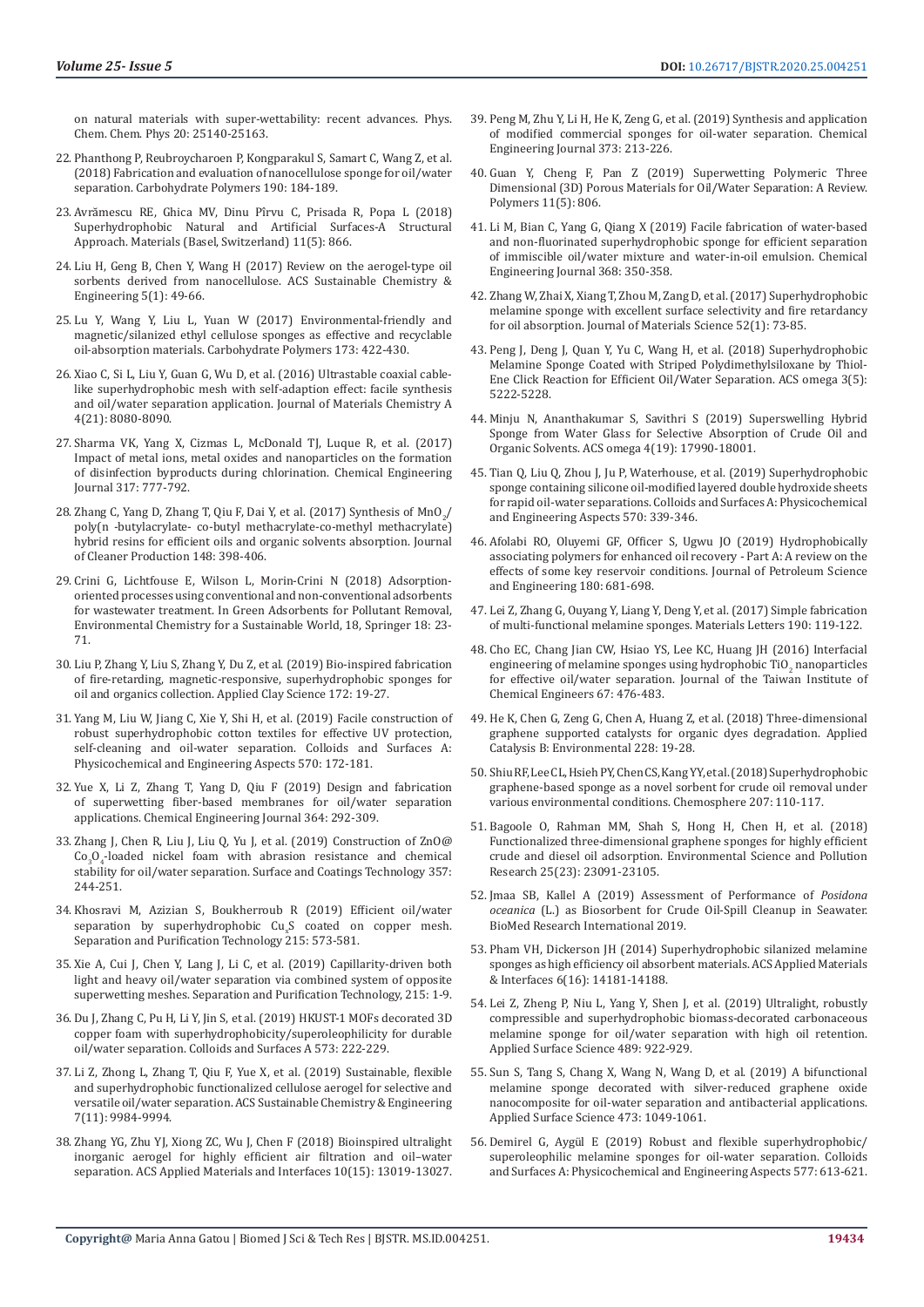- 57. [Zhou Y, Wang Y, Liu T, Xu G, Chen G, et al. \(2017\) Superhydrophobic hBN-](https://www.nature.com/articles/srep45065)[Regulated Sponges with Excellent Absorbency Fabricated Using a Green](https://www.nature.com/articles/srep45065)  [and Facile Method. Scientific reports 7.](https://www.nature.com/articles/srep45065)
- 58. Zhang Y, Zhang Q, Zhang R, Liu S, Zhou Y (2019) A superhydrophobic and elastic melamine sponge for oil/water separation. New Journal of Chemistry 43: 6343-6349.
- 59. [Chen X, Weibel JA, Garimella SV \(2016\) Continuous oil-water separation](https://pubs.acs.org/doi/10.1021/acs.iecr.6b00234)  [using polydimethylsiloxane-functionalized melamine sponge. Industrial](https://pubs.acs.org/doi/10.1021/acs.iecr.6b00234)  [and Engineering Chemistry Research 55\(12\): 3596-3602.](https://pubs.acs.org/doi/10.1021/acs.iecr.6b00234)
- 60. [Jiang ZR, Ge J, Zhou YX, Wang ZU, Chen D, et al. \(2016\) Coating sponge](https://www.nature.com/articles/am201622)  [with a hydrophobic porous coordination polymer containing a low](https://www.nature.com/articles/am201622)[energy CF3-decorated surface for continuous pumping recovery of an](https://www.nature.com/articles/am201622)  [oil spill from water. NPG Asia Materials 8\(3\): 253-253.](https://www.nature.com/articles/am201622)
- 61. [Kim D, Im H, Kwak MJ, Byun E, Im SG \(2016\) A Superamphiphobic](https://www.nature.com/articles/srep29993)  [Sponge with Mechanical Durability and a Self-Cleaning Effect. Scientific](https://www.nature.com/articles/srep29993)  [reports 6: 29993.](https://www.nature.com/articles/srep29993)
- 62. [Chen J, You H, Xu L, Li T, Jiang X, et al. \(2017\) Facile synthesis of a two-tier](https://www.ncbi.nlm.nih.gov/pubmed/28763770)  [hierarchical structured superhydrophobic-superoleophilic melamine](https://www.ncbi.nlm.nih.gov/pubmed/28763770)  [sponge for rapid and efficient oil/water separation. Journal of Colloid](https://www.ncbi.nlm.nih.gov/pubmed/28763770)  [and Interface Science 506: 659-668.](https://www.ncbi.nlm.nih.gov/pubmed/28763770)
- 63. [Wang Z, Yang HC, He F, Peng S, Li Y, et al. \(2019\) Mussel-Inspired Surface](https://www.researchgate.net/publication/334379884_Mussel-Inspired_Surface_Engineering_for_Water-Remediation_Materials)  [Engineering for Water-Remediation Materials. Matter 1\(1\): 115-155.](https://www.researchgate.net/publication/334379884_Mussel-Inspired_Surface_Engineering_for_Water-Remediation_Materials)
- 64. [Chen J, Xiang J, Yue X, Li H, Yu X \(2019\) Synthesis of a Superhydrophobic](https://www.hindawi.com/journals/jchem/2019/7153109/)  [Polyvinyl Alcohol Sponge Using Water as the Only Solvent for Continuous](https://www.hindawi.com/journals/jchem/2019/7153109/)  [Oil-Water Separation. Composite/Hybrid Materials for Wastewater](https://www.hindawi.com/journals/jchem/2019/7153109/)  [Treatments.](https://www.hindawi.com/journals/jchem/2019/7153109/)
- 65. [Oribayo O, Pan Q, Feng X, Rempel GL \(2017\) Hydrophobic surface](https://aiche.onlinelibrary.wiley.com/doi/abs/10.1002/aic.15767)  [modification of FMSS and its application as effective sorbents for oil spill](https://aiche.onlinelibrary.wiley.com/doi/abs/10.1002/aic.15767)  [clean-ups and recovery. AIChE Journal 63\(9\): 4090-4102.](https://aiche.onlinelibrary.wiley.com/doi/abs/10.1002/aic.15767)
- 66. [Chung CH, Liu WC, Hong JL \(2018\) Superhydrophobic melamine sponge](https://pubs.acs.org/doi/10.1021/acs.iecr.8b01595)  [modified by cross-linked urea network as recyclable oil absorbent](https://pubs.acs.org/doi/10.1021/acs.iecr.8b01595)  [materials. Industrial and Engineering Chemistry Research 57\(25\):](https://pubs.acs.org/doi/10.1021/acs.iecr.8b01595)  [8449-8459.](https://pubs.acs.org/doi/10.1021/acs.iecr.8b01595)
- 67. [Ge J, Wang F, Yin X, Yu J, Ding B \(2018\) Polybenzoxazine functionalized](https://pubs.acs.org/doi/10.1021/acsami.8b14052)  [melamine sponges with enhanced selective capillarity for efficient oil](https://pubs.acs.org/doi/10.1021/acsami.8b14052)  [spill cleanup. ACS Applied Materials & Interfaces 10\(46\): 40274-40285.](https://pubs.acs.org/doi/10.1021/acsami.8b14052)
- 68. [Feng Y, Wang Y, Wang Y, Yao J \(2017\) Furfuryl alcohol modified melamine](https://www.researchgate.net/publication/320028752_Furfuryl_alcohol_modified_melamine_sponge_for_high-efficient_oil_spill_clean-up_and_recovery)  [sponge for highly efficient oil spill clean-up and recovery. Journal of](https://www.researchgate.net/publication/320028752_Furfuryl_alcohol_modified_melamine_sponge_for_high-efficient_oil_spill_clean-up_and_recovery)  [Material Chemistry A 5\(41\): 21893-21897.](https://www.researchgate.net/publication/320028752_Furfuryl_alcohol_modified_melamine_sponge_for_high-efficient_oil_spill_clean-up_and_recovery)
- 69. [Moazzen K, Zohuriaan Mehr MJ, Jahanmardi R, Kabiri K \(2017\) Toward](https://onlinelibrary.wiley.com/doi/abs/10.1002/app.45921)  [poly \(furfuryl alcohol\) applications diversification: Novel self-healing](https://onlinelibrary.wiley.com/doi/abs/10.1002/app.45921)  [network and toughening epoxy-novolac resin. Journal of Applied](https://onlinelibrary.wiley.com/doi/abs/10.1002/app.45921)  [Polymer Science 135\(12\).](https://onlinelibrary.wiley.com/doi/abs/10.1002/app.45921)
- 70. Lei Z, Deng Y, Wang C (2018) Multiphase surface growth of hydrophobic ZIF-8 on melamine sponge for excellent oil/water separation and effective catalysis in a Knoevenagel reaction. Journal of Materials Chemistry A 6(7): 3258-3263.
- 71. [Fu F, Zheng B, Xie LH, Du H, Du S, et al. \(2018\) Size-Controllable Synthesis](https://www.mdpi.com/2073-4352/8/10/367)  [of Zeolitic Imidazolate Framework/Carbon Nanotube Composites.](https://www.mdpi.com/2073-4352/8/10/367)  [Crystals \(Basel, Switzerland\) 8\(10\): 367.](https://www.mdpi.com/2073-4352/8/10/367)
- 72. [Oozeerally R, Ramkhelawan SDK, Burnett DL, Tempelman CHL,](https://www.mdpi.com/2073-4344/9/10/812)  [Degirmenci V \(2019\) ZIF-8 Metal Organic Framework for the Conversion](https://www.mdpi.com/2073-4344/9/10/812)  [of Glucose to Fructose and 5-Hydroxymethyl Furfural. Catalysts \(Basel,](https://www.mdpi.com/2073-4344/9/10/812)  [Switzerland\) 9\(10\): 812.](https://www.mdpi.com/2073-4344/9/10/812)
- 73. Zheng B, Wang LL, Du L, Pan Y, Lai Z, et al. (2016). Diffusion as a function of guest molecule length and functionalization in flexible metal-organic frameworks. Materials Horizons 3(4): 355-361.
- 74. [Shi Y, Liu G, Jin R, Xu H, Wang Q, et al. \(2019\) Carbon materials from](https://onlinelibrary.wiley.com/doi/full/10.1002/cey2.19)  [melamine sponges for supercapacitors and lithium battery electrode](https://onlinelibrary.wiley.com/doi/full/10.1002/cey2.19)  [materials: A review. Carbon Energy 1\(2\): 253-275.](https://onlinelibrary.wiley.com/doi/full/10.1002/cey2.19)
- 75. [Zhu H, Chen D, An W, Li N, Xu Q, et al. \(2015\) A robust and cost-effective](https://www.researchgate.net/publication/281058287_A_Robust_and_Cost-Effective_Superhydrophobic_Graphene_Foam_for_Efficient_Oil_and_Organic_Solvent_Recovery)  [superhydrophobic graphene foam for efficient oil and organic solvent](https://www.researchgate.net/publication/281058287_A_Robust_and_Cost-Effective_Superhydrophobic_Graphene_Foam_for_Efficient_Oil_and_Organic_Solvent_Recovery)  [recovery. Small 11\(39\): 5222-5229.](https://www.researchgate.net/publication/281058287_A_Robust_and_Cost-Effective_Superhydrophobic_Graphene_Foam_for_Efficient_Oil_and_Organic_Solvent_Recovery)
- 76. [Saha P, Dashairya L \(2018\) Reduced graphene oxide modified melamine](https://link.springer.com/article/10.1007/s10934-018-0560-0) [formaldehyde \(rGO@MF\) superhydrophobic sponge for efficient oil–](https://link.springer.com/article/10.1007/s10934-018-0560-0) [water separation. Journal of Porous Materials 25\(5\): 1475-1488.](https://link.springer.com/article/10.1007/s10934-018-0560-0)
- 77. [Anju M, Renuka NK \(2020\) Magnetically actuated graphene coated](https://www.sciencedirect.com/science/article/pii/S1878535218300212) [polyurethane foam as potential sorbent for oils and organics. Arabian](https://www.sciencedirect.com/science/article/pii/S1878535218300212) [Journal of Chemistry 13\(1\): 1752-1762.](https://www.sciencedirect.com/science/article/pii/S1878535218300212)
- 78. [Qiu L, Zhang R, Zhang Y, Li C, Zhang Q, et al. \(2018\) Superhydrophobic,](https://link.springer.com/article/10.1007/s11705-018-1751-6) [mechanically flexible and recyclable reduced graphene oxide wrapped](https://link.springer.com/article/10.1007/s11705-018-1751-6) [sponge for highly efficient oil/water separation. Frontiers of Chemical](https://link.springer.com/article/10.1007/s11705-018-1751-6) [Science and Engineering 12: 390-399.](https://link.springer.com/article/10.1007/s11705-018-1751-6)
- 79. [Zhang Z, Liu H, Qiao W \(2020\) Reduced graphene-based](https://www.researchgate.net/publication/338495146_Reduced_Graphene-based_Superhydrophobic_Sponges_Modified_by_Hexadecyltrimethoxysilane_for_Oil_Adsorption) [superhydrophobic sponges modified by hexadecyltrimethoxysilane](https://www.researchgate.net/publication/338495146_Reduced_Graphene-based_Superhydrophobic_Sponges_Modified_by_Hexadecyltrimethoxysilane_for_Oil_Adsorption) [for oil adsorption. Colloids and Surfaces A: Physicochemical and](https://www.researchgate.net/publication/338495146_Reduced_Graphene-based_Superhydrophobic_Sponges_Modified_by_Hexadecyltrimethoxysilane_for_Oil_Adsorption) [Engineering Aspects 589: 124433.](https://www.researchgate.net/publication/338495146_Reduced_Graphene-based_Superhydrophobic_Sponges_Modified_by_Hexadecyltrimethoxysilane_for_Oil_Adsorption)
- 80. Fang Y, Huang Q, Liu P, Shi J, Xu G (2018) A facile dip-coating method for the preparation of separable MoS2 sponges and their high-efficient adsorption behaviors of Rhodamine B. Inorganic Chemical Frontiers 5(4): 827-834.
- 81. [Yao Q, Zhao P, Li R, Li C, Luo Y, et al. \(2016\) Fabrication of recyclable](https://onlinelibrary.wiley.com/doi/abs/10.1002/jctb.5137) [carbonized asphalt-melamine sponges with high oil-absorption](https://onlinelibrary.wiley.com/doi/abs/10.1002/jctb.5137) [capability. Journal of Chemical Technology & Biotechnology 92\(6\):](https://onlinelibrary.wiley.com/doi/abs/10.1002/jctb.5137) [1415-1420.](https://onlinelibrary.wiley.com/doi/abs/10.1002/jctb.5137)
- 82. Abe J, Kobayashi Y, Kawase K, Tenjimbayashi M, Shiratori S (2018) Facile synthesis of a high electrical and ion conductivity junction-less 3D carbon sponge electrode for self-standing lithium ion battery anode. RSC Advances 8: 6390-6396.
- 83. [Zhao J, Guo Q, Wang X, Xie H, Chen Y \(2016\) Recycle and reusable](https://www.researchgate.net/publication/283281131_Recycle_and_reusable_melamine_sponge_coated_by_graphene_for_highly_efficient_oil-absorption) [melamine sponge coated by graphene for highly efficient oil-absorption.](https://www.researchgate.net/publication/283281131_Recycle_and_reusable_melamine_sponge_coated_by_graphene_for_highly_efficient_oil-absorption) [Colloids and Surfaces A: Physicochemical and Engineering Aspects 488:](https://www.researchgate.net/publication/283281131_Recycle_and_reusable_melamine_sponge_coated_by_graphene_for_highly_efficient_oil-absorption) [93-99.](https://www.researchgate.net/publication/283281131_Recycle_and_reusable_melamine_sponge_coated_by_graphene_for_highly_efficient_oil-absorption)
- 84. [Stolz A, Le Floch S, Reinert L, Ramos SMM, Tuaillon Combes J, et al.](https://www.researchgate.net/publication/303713411_Melamine-derived_carbon_sponges_for_oil-water_separation) [\(2016\) Melamine-derived carbon sponges for oil-water separation.](https://www.researchgate.net/publication/303713411_Melamine-derived_carbon_sponges_for_oil-water_separation) [Carbon 107: 198-208.](https://www.researchgate.net/publication/303713411_Melamine-derived_carbon_sponges_for_oil-water_separation)
- 85. [Zhao P, Yao Q, Zhou G, Yan X, Li S, et al. \(2019\) Green preparation of](https://www.researchgate.net/publication/330464258_Green_preparation_of_nonflammable_carbonized_asphalt-melamine_sponges_as_recyclable_oil_absorbents) [nonflammable carbonized asphalt-melamine sponges as recyclable oil](https://www.researchgate.net/publication/330464258_Green_preparation_of_nonflammable_carbonized_asphalt-melamine_sponges_as_recyclable_oil_absorbents) [absorbents. Materials Chemistry and Physics 226: 235-243.](https://www.researchgate.net/publication/330464258_Green_preparation_of_nonflammable_carbonized_asphalt-melamine_sponges_as_recyclable_oil_absorbents)
- 86. [Hong P, Liu Z, Gao Y, Chen Y, Zhuang M, et al. \(2019\) Fabricated of](https://www.hindawi.com/journals/apt/2019/9536320/) [Superhydrophobic Silanized Melamine Sponge with Photochromic](https://www.hindawi.com/journals/apt/2019/9536320/) [Properties for Efficiency Oil/Water Separation. Designing and](https://www.hindawi.com/journals/apt/2019/9536320/) [Manufacturing of Stimuli-Responsive Polymeric Materials.](https://www.hindawi.com/journals/apt/2019/9536320/)
- 87. [Rao WH, Xu HX, Xu YJ, Qi M, Liao W, et al. \(2018\) Persistently flame](https://www.researchgate.net/publication/323544680_Persistently_flame-retardant_flexible_polyurethane_foams_by_a_novel_phosphorus-containing_polyol)[retardant flexible polyurethane foams by a novel phosphorus-containing](https://www.researchgate.net/publication/323544680_Persistently_flame-retardant_flexible_polyurethane_foams_by_a_novel_phosphorus-containing_polyol) [polyol. Chemical Engineering Journal 343: 198-206.](https://www.researchgate.net/publication/323544680_Persistently_flame-retardant_flexible_polyurethane_foams_by_a_novel_phosphorus-containing_polyol)
- 88. [Shuai Q, Yang X, Luo Y, Tang H, Luo X, et al. \(2015\) A superhydrophobic](https://www.researchgate.net/publication/282627763_A_superhydrophobic_polydimethylsiloxane-TiO2_coated_polyurethane_sponge_for_selective_absorption_of_oil_from_water) poly(dimethylsiloxane)-TiO<sub>2</sub> [coated polyurethane sponge for selective](https://www.researchgate.net/publication/282627763_A_superhydrophobic_polydimethylsiloxane-TiO2_coated_polyurethane_sponge_for_selective_absorption_of_oil_from_water) [absorption of oil from water. Materials Chemistry and Physics 162: 94-](https://www.researchgate.net/publication/282627763_A_superhydrophobic_polydimethylsiloxane-TiO2_coated_polyurethane_sponge_for_selective_absorption_of_oil_from_water) [99.](https://www.researchgate.net/publication/282627763_A_superhydrophobic_polydimethylsiloxane-TiO2_coated_polyurethane_sponge_for_selective_absorption_of_oil_from_water)
- 89. [Vintu M, Unnikrishnan G \(2019\) Indolocarbazole based polymer coated](https://www.ncbi.nlm.nih.gov/pubmed/31466186) [super adsorbent polyurethane sponges for oil/organic solvent removal.](https://www.ncbi.nlm.nih.gov/pubmed/31466186) [Journal of Environmental Management 248.](https://www.ncbi.nlm.nih.gov/pubmed/31466186)
- 90. [Yan T, Chen X, Zhang T, Yu J, Jiang X, et al. \(2018\) A magnetic pH-induced](https://www.researchgate.net/publication/324267974_A_magnetic_pH-induced_textile_fabric_with_switchable_wettability_for_intelligent_oilwater_separation) [textile fabric with switchable wettability for intelligent oil/water](https://www.researchgate.net/publication/324267974_A_magnetic_pH-induced_textile_fabric_with_switchable_wettability_for_intelligent_oilwater_separation) [separation. Chemical Engineering Journal 347: 52-63.](https://www.researchgate.net/publication/324267974_A_magnetic_pH-induced_textile_fabric_with_switchable_wettability_for_intelligent_oilwater_separation)
- 91. [Seeharaj P, Pasupong P, Detsri E, Damrongsak P \(2017\)](https://www.researchgate.net/publication/321891603_Superhydrophobilization_of_SiO2_surface_with_two_alkylsilanes_for_an_application_in_oilwater_separation) Superhydrophobilization of  $\text{SiO}_2$  [surface with two alkylsilanes for an](https://www.researchgate.net/publication/321891603_Superhydrophobilization_of_SiO2_surface_with_two_alkylsilanes_for_an_application_in_oilwater_separation) [application in oil/water separation. Journal of Materials Science 53\(7\):](https://www.researchgate.net/publication/321891603_Superhydrophobilization_of_SiO2_surface_with_two_alkylsilanes_for_an_application_in_oilwater_separation) [4828-4839.](https://www.researchgate.net/publication/321891603_Superhydrophobilization_of_SiO2_surface_with_two_alkylsilanes_for_an_application_in_oilwater_separation)
- 92. [Zhu T, Li S, Huang J, Mihailiasa M, Lai Y \(2017\) Rational design of multi](https://www.deepdyve.com/lp/elsevier/rational-design-of-multi-layered-superhydrophobic-coating-on-cotton-aOosLZuHgs)[layered superhydrophobic coating on cotton fabrics for UV shielding,](https://www.deepdyve.com/lp/elsevier/rational-design-of-multi-layered-superhydrophobic-coating-on-cotton-aOosLZuHgs) [self-cleaning and oil-water separation. Materials & Design 134\(2017\):](https://www.deepdyve.com/lp/elsevier/rational-design-of-multi-layered-superhydrophobic-coating-on-cotton-aOosLZuHgs) [342-351.](https://www.deepdyve.com/lp/elsevier/rational-design-of-multi-layered-superhydrophobic-coating-on-cotton-aOosLZuHgs)
- 93. [Cao Y, Zhang W, Li B, Wang F, Feng Y, et al. \(2019\) Mussel-inspired](https://www.sciencedirect.com/science/article/pii/S1383586619304216) [Ag nanoparticles anchored sponge for oil/water separation and](https://www.sciencedirect.com/science/article/pii/S1383586619304216)